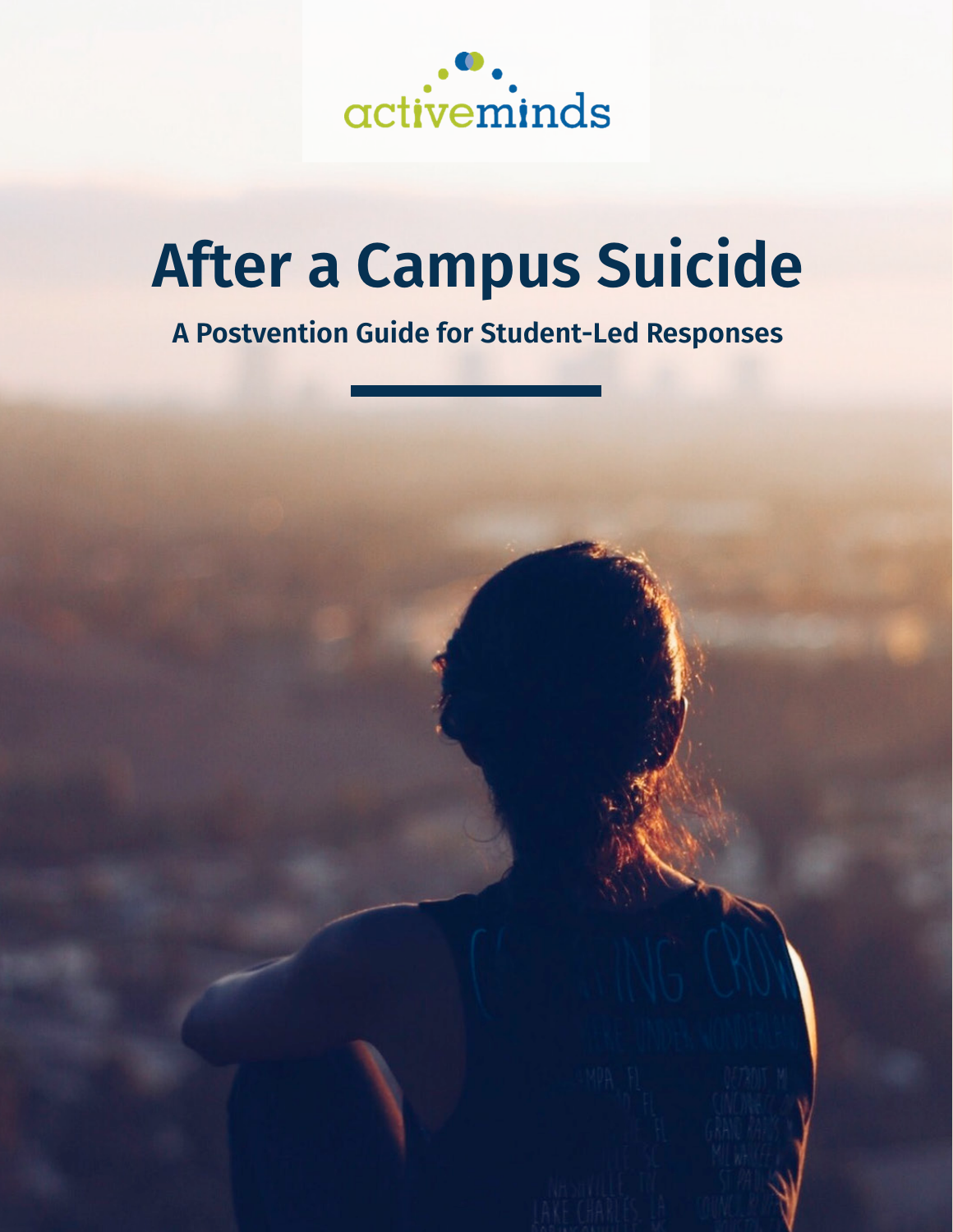

#### **About Active Minds**

Active Minds (www.activeminds.org) is the nation's premier nonprofit supporting mental health awareness and education for students. Through award-winning programs and services, Active Minds is empowering a new generation to speak openly, act courageously, and change the conversation about mental health for everyone.

The Active Minds national office supports a vast and vibrant network of campus chapters located at more than 400 colleges, universities, and high schools nationwide. Each year, more than 12,000 students join Active Minds chapters to serve as passionate advocates, stigma fighters, and educators for mental health.

Founded in 2003 and based in Washington, DC, Active Minds is one of the country's largest mental health advocacy groups. Alongside thousands of students and supporters, Active Minds is leading a movement to create lasting change in the way mental health is talked about, cared for, and valued within our nation's schools and communities.

Facebook: ActiveMindsInc | Twitter: @Active\_Minds | Instagram: @Active\_Minds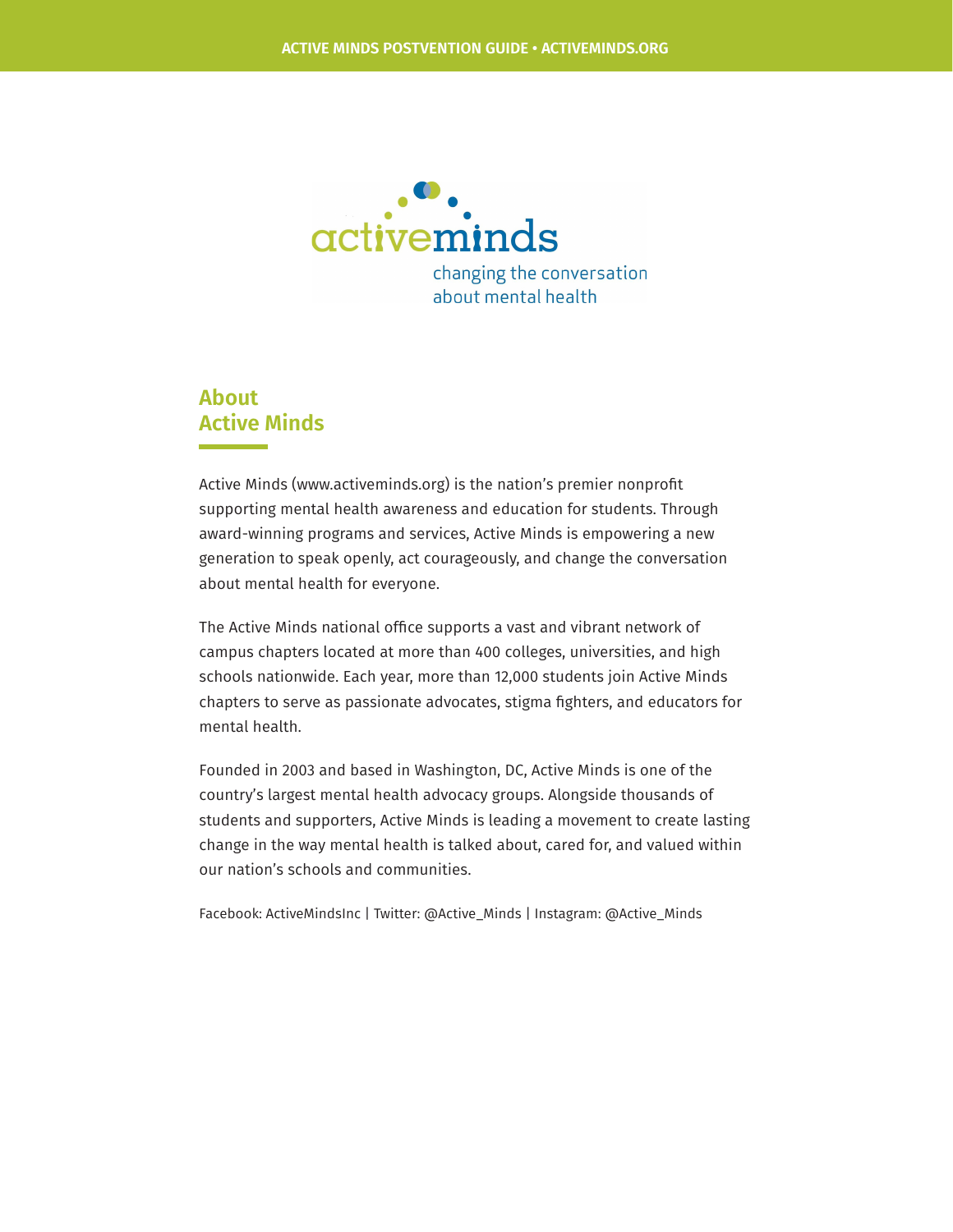#### **Table of Contents**

| <b>Introduction</b>                 |                 |
|-------------------------------------|-----------------|
| <b>What Students Can Do After a</b> |                 |
| <b>Death by Suicide Occurs</b>      | 3               |
| <b>Future Prevention Efforts</b>    | 8               |
| <b>Conclusion</b>                   | 12 <sup>°</sup> |
| <b>Appendix A:</b>                  |                 |
| <b>Responsible Media Guidelines</b> | 13              |
| <b>Appendix B:</b>                  |                 |
| <b>Social Media Guidelines</b>      |                 |
| After a Student Death By Suicide    | 16              |
| <b>Frequently Asked Questions</b>   | 22              |

*We encourage the dissemination of this guide, "After a Campus Suicide: A Postvention Guide for Student-Led Responses." Please provide proper credit to Active Minds. This guide can be found at www.activeminds.org/postvention.*

*Published May 2017*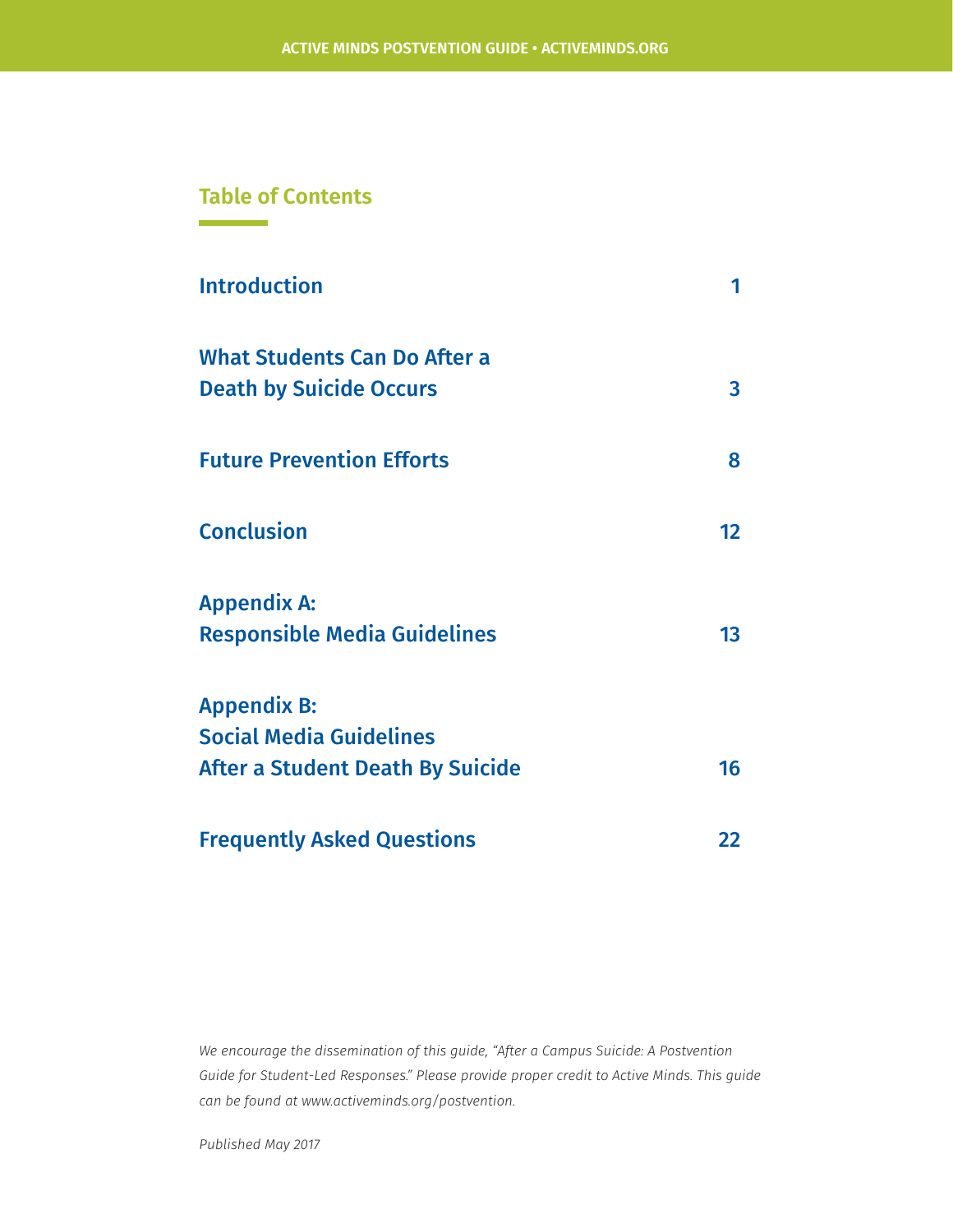# **Introduction**

The term "postvention" typically describes an intervention, or a series of interventions, initiated after a traumatic event occurs. For the purposes of this guide, the term refers specifically to an intervention following a death by suicide on a school campus. An effective response includes communication, remembrance, stabilization, coping, and advocacy; postvention acts as an umbrella term for these pieces.

Many but not all schools are familiar with postvention and have protocols in place for when the campus is affected by a student's death. The purpose of this guide and the accompanying appendices is to assist students in leading a campus-wide response in alignment with their campus's postvention plan or in place of such a plan if none exists. We hope that this resource will help guide students through the difficult task of responding to a suicide.

#### Why is this important?

Current postvention protocol and postvention guides are primarily focused on postvention response from the perspective of campus staff, faculty, and administrators. It is equally important that students have a plan as well.

Students compose the largest percentage of a campus population. Thus, they can powerfully support their campus postvention plans as well as engage the student body in a thoughtful and forwardthinking response. Many students feel most comfortable speaking to peers about mental health; therefore, equipping student leaders with education and examples of effective postvention efforts can help them make a significant impact on their peers and encourage help-seeking.

Many students are interested in discussing suicide prevention and mental health on campus, especially following a student death, but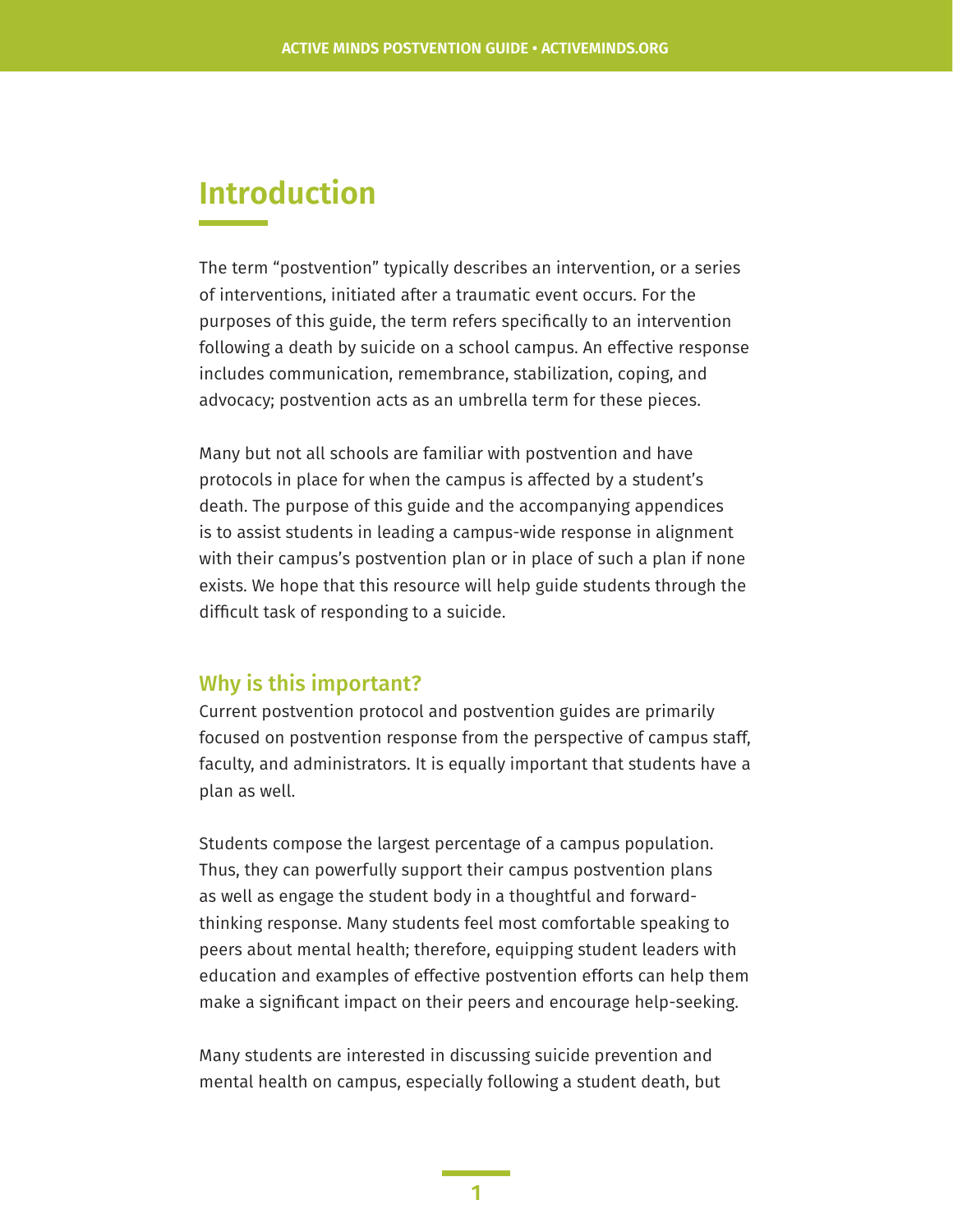they may not know how to confidently broach the topic. This guide will explain the proper language to use, and when to use it, in relation to a death by suicide on a school campus. It will also offer guidance to concerned students on how to participate in or initiate a campus-wide response. Additionally, this guide will teach students how to connect with their university administrators to help improve campus-wide response and protocol following a death by suicide.

Mental health is coming out of the shadows and into the hallways, cafeterias, and campus grounds traversed by students all over the world. Active Minds is proud to work alongside students at more than 400 campuses to change the conversation about mental health and normalize help-seeking. Additional Active Minds resources are available at www.activeminds.org.

## *Postvention is Prevention.*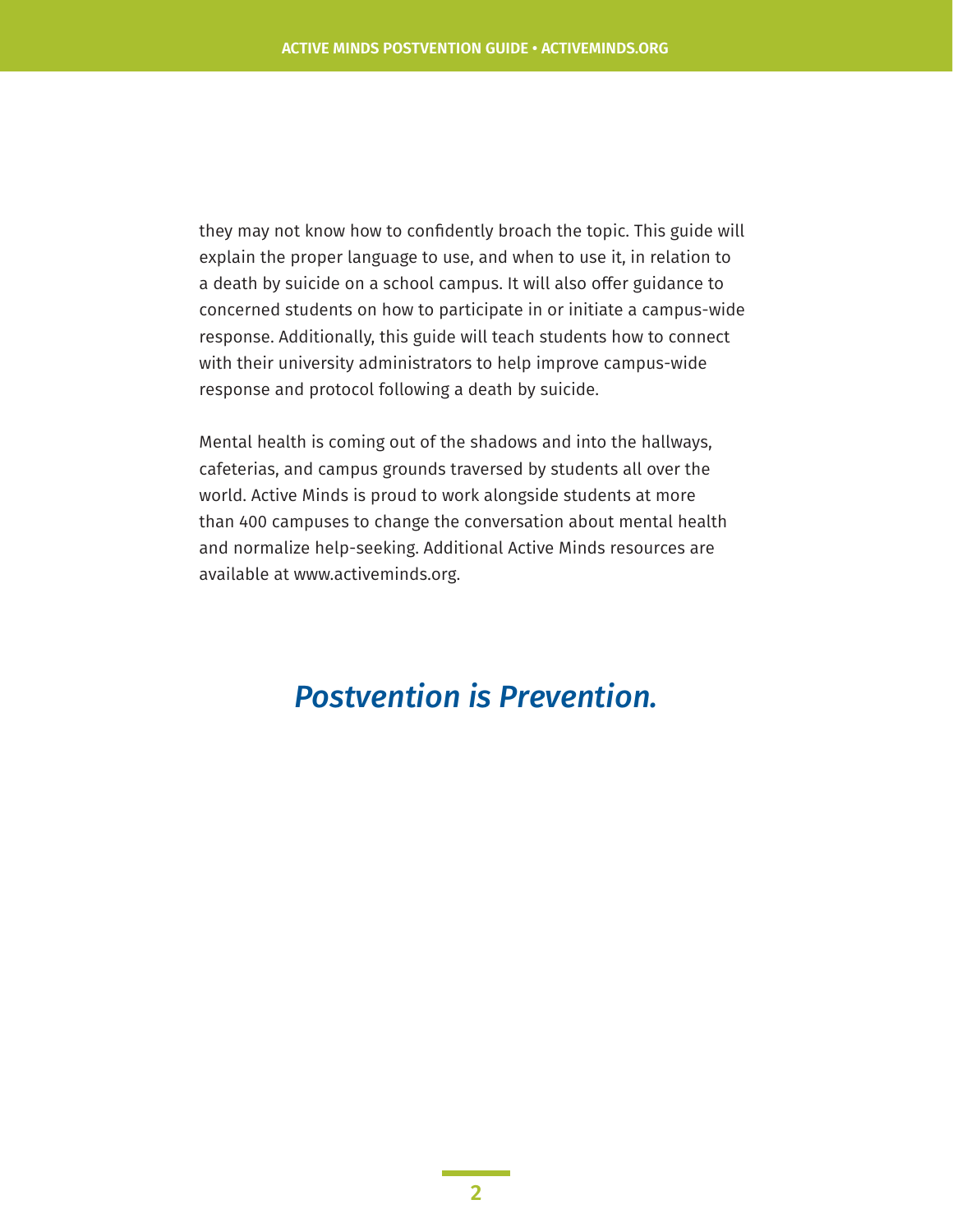# **What Students Can Do After a Death by Suicide Occurs**

A death by suicide often profoundly impacts students. Some are roommates, friends, or classmates of the deceased; others may have no relation but are still deeply affected. The following section guides students as they communicate with others about the event, grieve with their peers and campus community, and engage in action and advocacy to prevent future deaths by suicide.

The deep-seated effects of a death by suicide reverberate throughout communities for years. That is why responsibly addressing the tragedy is so critical – healing relies heavily upon talking about what happened, learning, advocating, and moving forward together.

#### A - Communication

Suicide is a heavy topic and students, campus administrators, and community members often feel a wide range of emotions in the immediate aftermath of these tragedies. Student leaders can set a strong example of how to discuss deaths by suicide through their own communications. The following are a few helpful guidelines to keep in mind when communicating about suicide on social media, through campus media, at public venues, or with friends.

 1 - Share reporting guidelines with your campus news outlets. *See Appendix A at the end of this guide for suicide reporting guidelines for the media. Be sure to share these with your campus newspaper, social media team, radio show, and other outlets.*

#### 2 - Keep the family's wishes in mind.

*Before publicizing the cause of death in any form, consider that the family of the deceased may have chosen to keep this information private. Talk to administrators who may be in touch with the family for guidance on this.*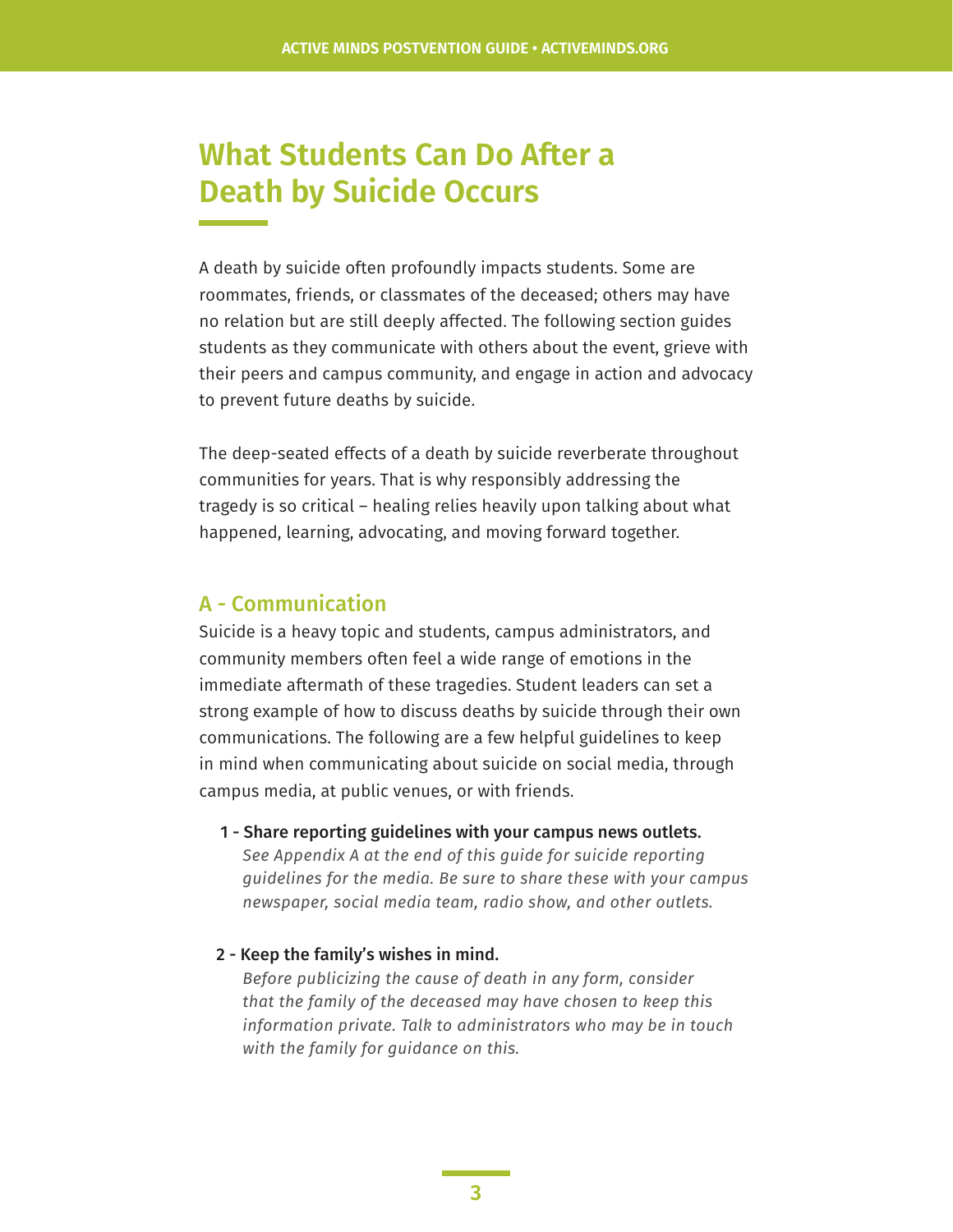3 - Be as clear and honest as is reasonable. Addressing the death allows for people to better understand and process the events. *Refer to the incident as a "death by suicide" rather than an accident or student loss. Addressing the true event allows people to better understand and process it. Avoid using phrases like "taking one's own life," "killed oneself," "committed suicide," or "successful suicide attempt." Instead say "died by suicide."*

#### 4 - Use language that does not sensationalize.

*Use objective language and reliable data. Avoid mentioning the means or location of suicide or other key factors that could be emulated by others.* 

#### 5 - Avoid stigmatizing labels or images.

*Refrain from using phrases such as "crazy," "nuts," "psychotic," "schizophrenic," etc. when describing the death by suicide. Instead use person-first descriptors such as "the individual suffered from bipolar disorder" or "the student was diagnosed with major depression." Likewise, do not use images that contain graphic content such as blood, weapons, or images that depict mental illness in a negative light. Instead use images that evoke hope and remembrance, such as images of community, candlelight, and signs with hopeful messages.* 

#### 6 - Remember that word travels quickly on social media.

*Be ready to respond immediately and redirect students and community members to the proper resources and services. Make sure that all information is accurate to avoid the spreading of false details. See Appendix B at the end of this guide for social media guidelines for student groups to use after a student death by suicide.*

#### 7 - Always include resources for help-seeking.

*Most, but not all, people who die by suicide exhibit warning signs. Include warning signs and resources for help-seeking (including the campus counseling center call line and national suicide prevention call/text lines) in articles, social media posts, and other media whenever possible. Visit http://reportingonsuicide. org/recommendations/#warning for a list of warning signs.*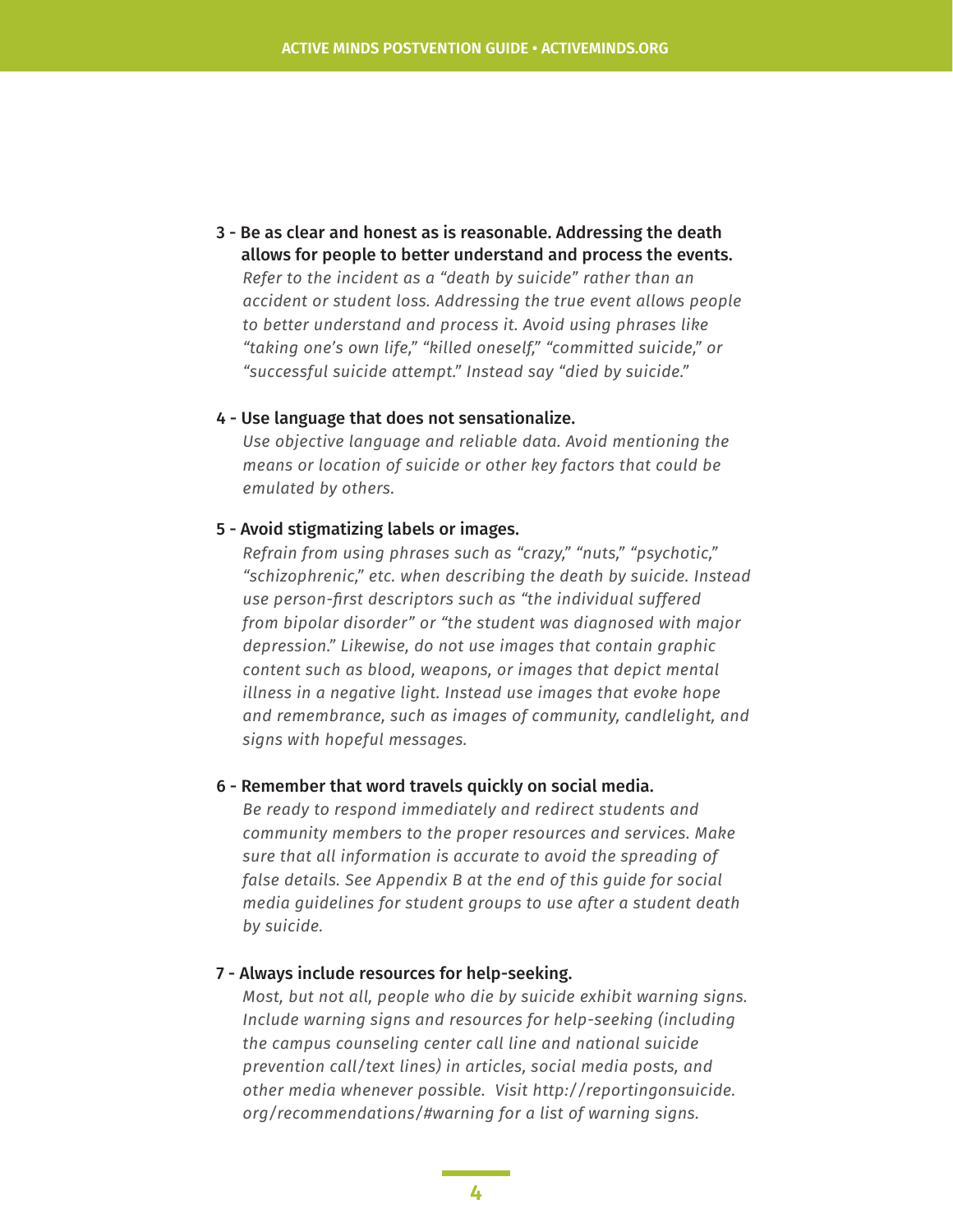#### Case Study: Advocating for Responsible University Response

If the university's response to or reporting of the suicide is lacking or inaccurate, there are several ways students can get involved. For example, following the reporting of a student suicide as an "accident," students at the University of Portland collaborated to establish an Active Minds chapter and change the narrative through campus media channels, including an article in the student newspaper.

Since then, the chapter has helped students channel their frustrations into a meaningful force for change on campus and has worked with the university to prioritize the mental health of students. The administration has made a commitment to the following on behalf of the student mental health advocates:

- Creating an ad hoc Panel on Mental Health, which culminated in a 40-page report from the President outlining the goals to expand and prioritize mental health resources provided by the university
- Hiring another campus counselor to expand mental health services
- Adding mental health resources to every student ID card, every class syllabus, and in every dorm room
- Adding meditation classes at the campus gym
- Changing the official name of the University Health Center to the University Health and Counseling Center to increase visibility
- Allocating funds for an after-hours university call line for mental health emergencies

#### B - Programming and Partnerships

An effective way to help a community cope after a suicide occurs is to make others feel supported through mindful programming and advocacy efforts. In addition to following the guidelines laid out in the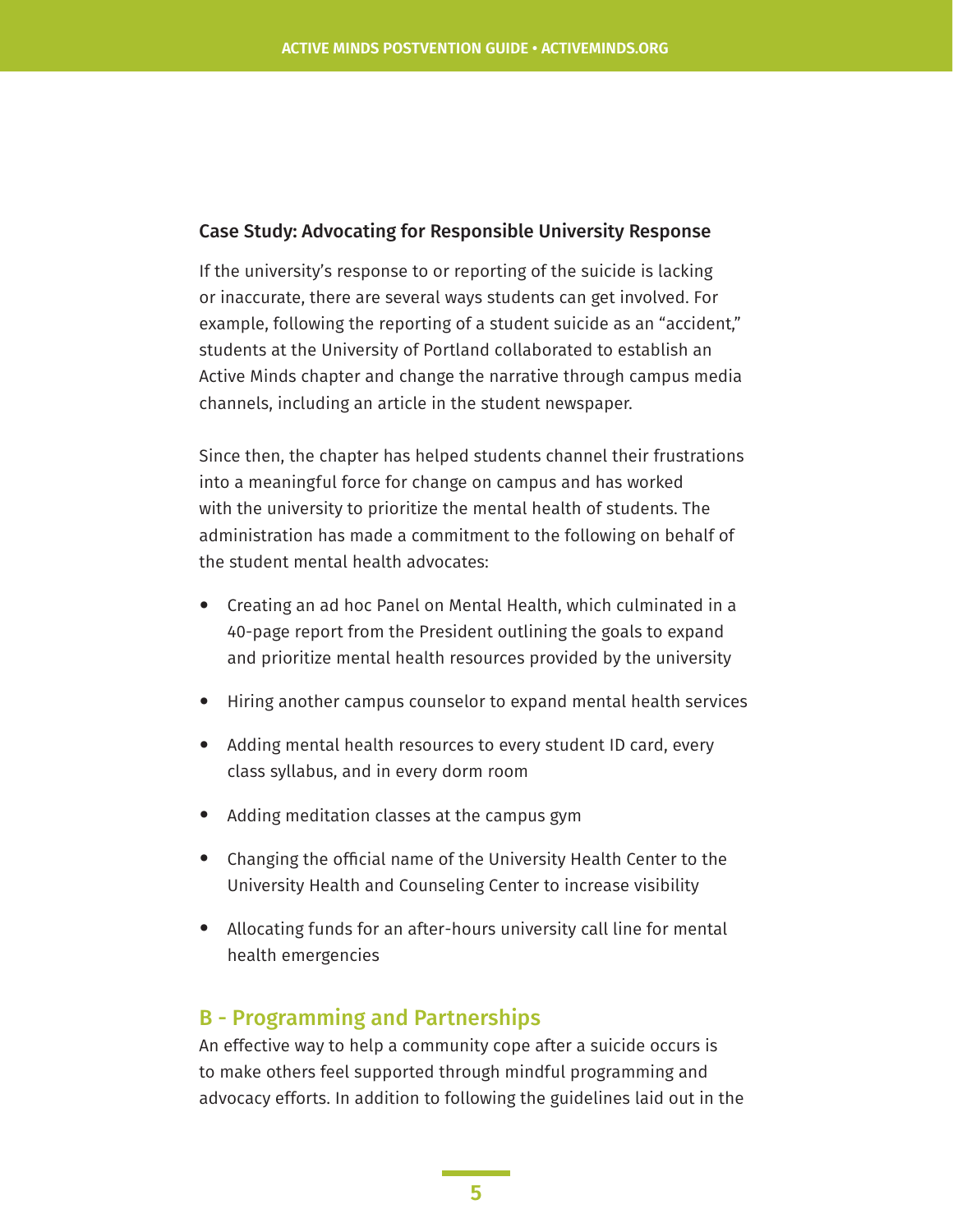previous section, students can foster an environment that helps their community feel safe and understood. As you consider the following examples of successful student-led advocacy efforts, be mindful of timing. The intent and impact of any advocacy initiative could be undermined if implemented too quickly or too late after a death.

- Active Minds at The University of Portland's campaigns for suicide prevention and mental health advocacy included a YouTube video entitled "'100 Reasons to Live'" as well as their Let's Talk Podcast. The student-led group used these creative ways to inspire their community to seek help as needed.
- Active Minds at Denison University provided Self-Care Kits to all resident advisors on campus after a beloved fellow resident advisor died by suicide. The kit included handwritten cards, chocolate, and other items to express solidarity and promote self-care.
- Active Minds at Tufts University conducted a student-led program called the Mental Health Monologues: Strength in Stories as a way of encouraging an open dialogue within the community.
- Active Minds at The University of Pennsylvania launched a successful blog called Pennsive as a way for students to communicate with one another in a safe space.

#### Strength in Numbers

Additionally, recruit other student organizations to join you in advocating for an improved mental health climate on campus. A coalition of students from diverse backgrounds – including health organizations, Greek societies, and student government – who together petition for change on campus could yield a quicker and more substantive response from campus administration than would a handful of homogeneous advocates. There is strength in numbers!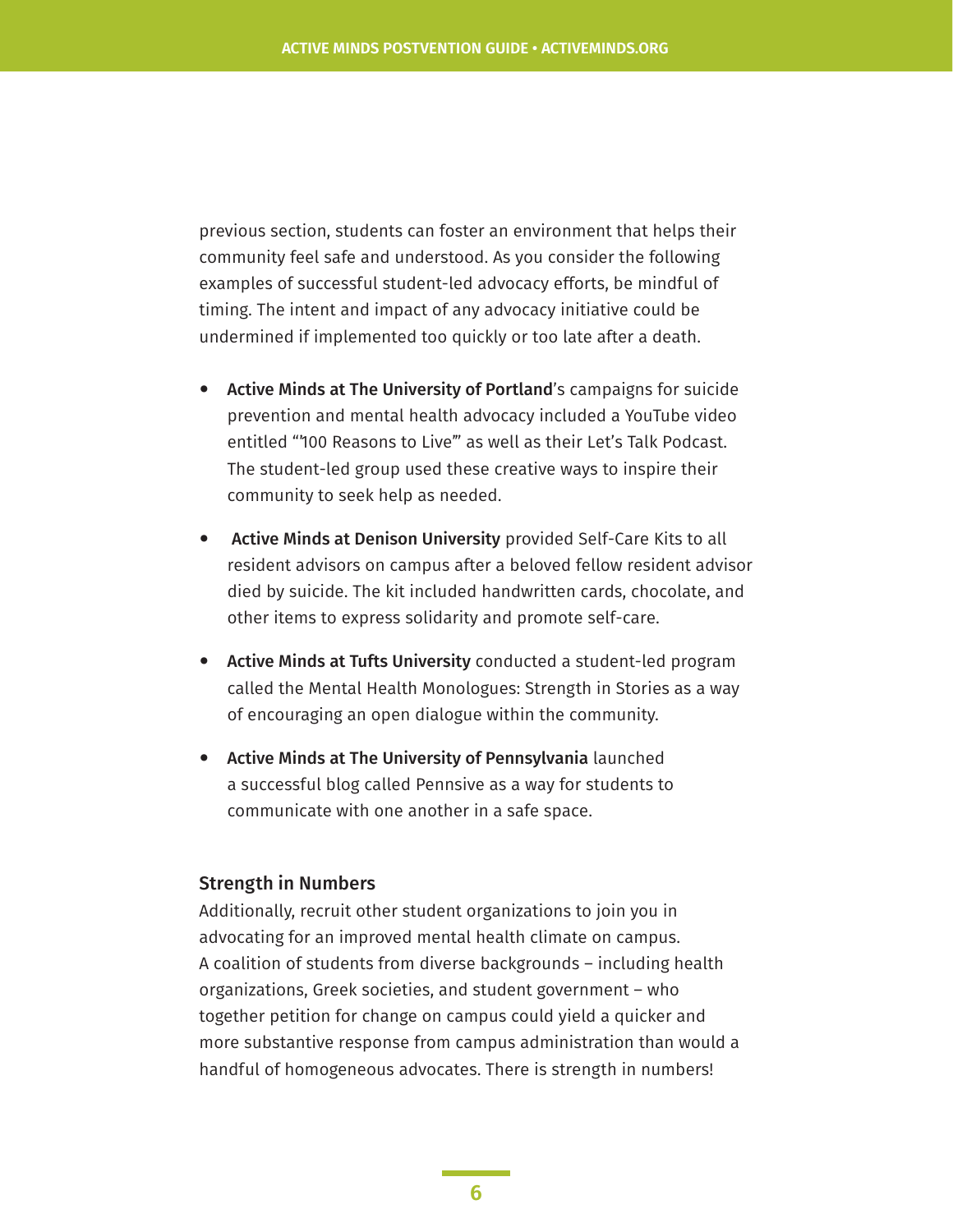#### C - A Note on Self-Care

It is important to practice individual and group-based self-care on a regular basis while engaging in postvention on your campus. Examples of individual self-care practices in this context include reaching out to your support network, seeking therapy, and taking a break from your chapter's postvention advocacy and programming.

Group-based self-care can resemble Stress Less Week activities (www.activeminds.org/stresslessweek), include engaging in a chapter community service event, or feature a chapter social off-campus to build morale and camaraderie.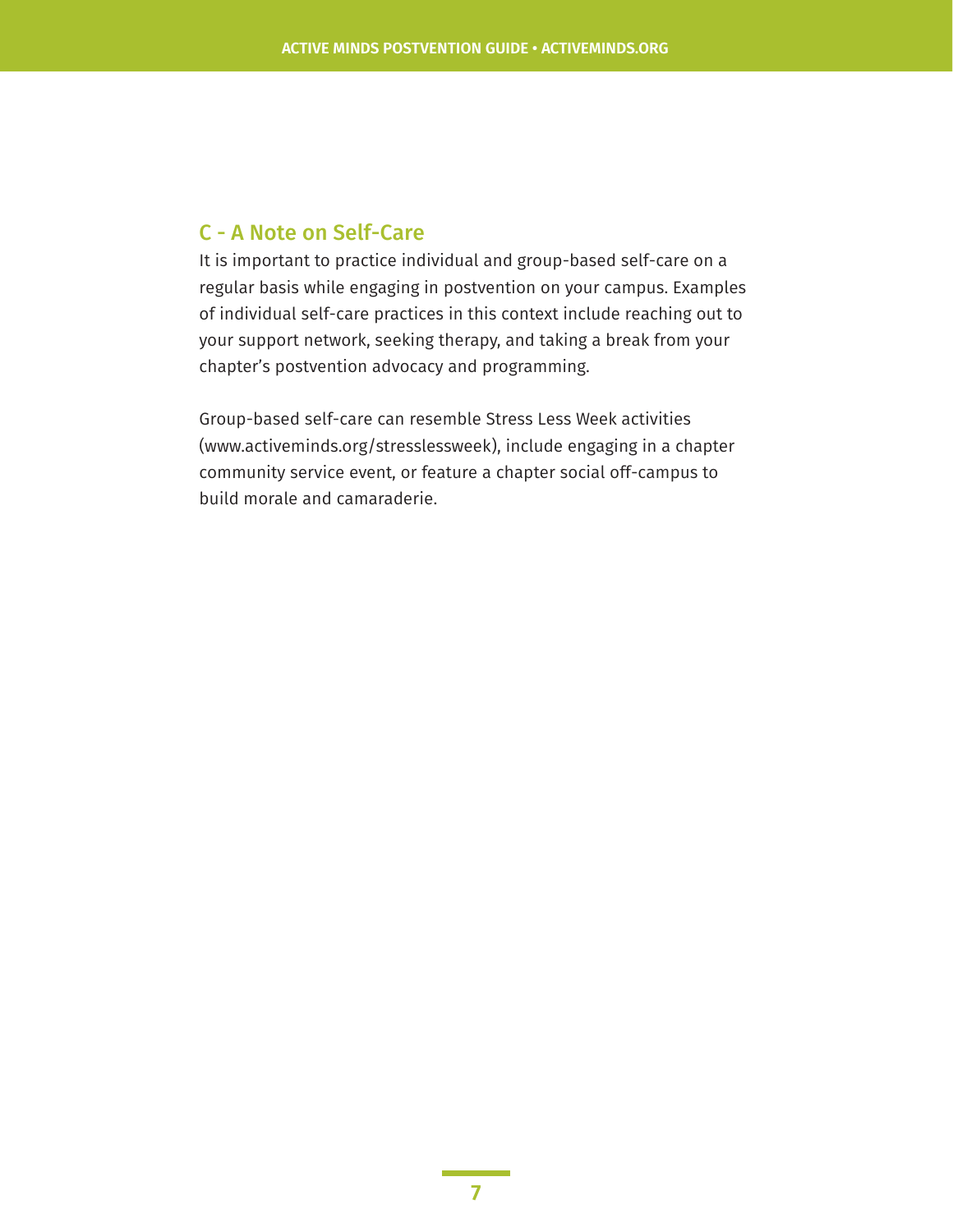## **Future Prevention Efforts**

Prevention is undoubtedly the best counteractive measure that can be taken against suicide. Effective prevention includes distributing information regarding suicide prevention and mental health and creating an environment in which people feel comfortable and safe seeking help. The following section includes recommendations for creating long-lasting preventive policies, systems, and institutional change on your campus to prevent future deaths by suicide.

#### A - Review Existing Policies

What policies and protocols exist on campus to support the mental health of students? Students can start by reaching out to the administrative staff of their school's wellness center and/or counseling center to find out. Most Active Minds chapters have established relationships with counseling/wellness staff; partnering with the chapter to initiate this research may be advantageous.

#### Mental Health/Suicide Prevention Task Forces

Some schools have mental health or suicide prevention task forces already in place. Students should find out if one exists and, if so, whether the committee includes a student representative. If not, work with the staff to add a student leader with interest in and knowledge of mental health who can articulate the needs, desires, and expectations of the student body.

#### Mental Health Trainings

Consult with the director of counseling services, dean of students, or a similar entity at your institution about purchasing training modules for mental health literacy, suicide prevention, and crisis intervention. Examples of existing trainings include Kognito's At-Risk for Students online simulation; Question, Persuade, Refer (QPR); and Mental Health First Aid. Such training programs could be offered to student leaders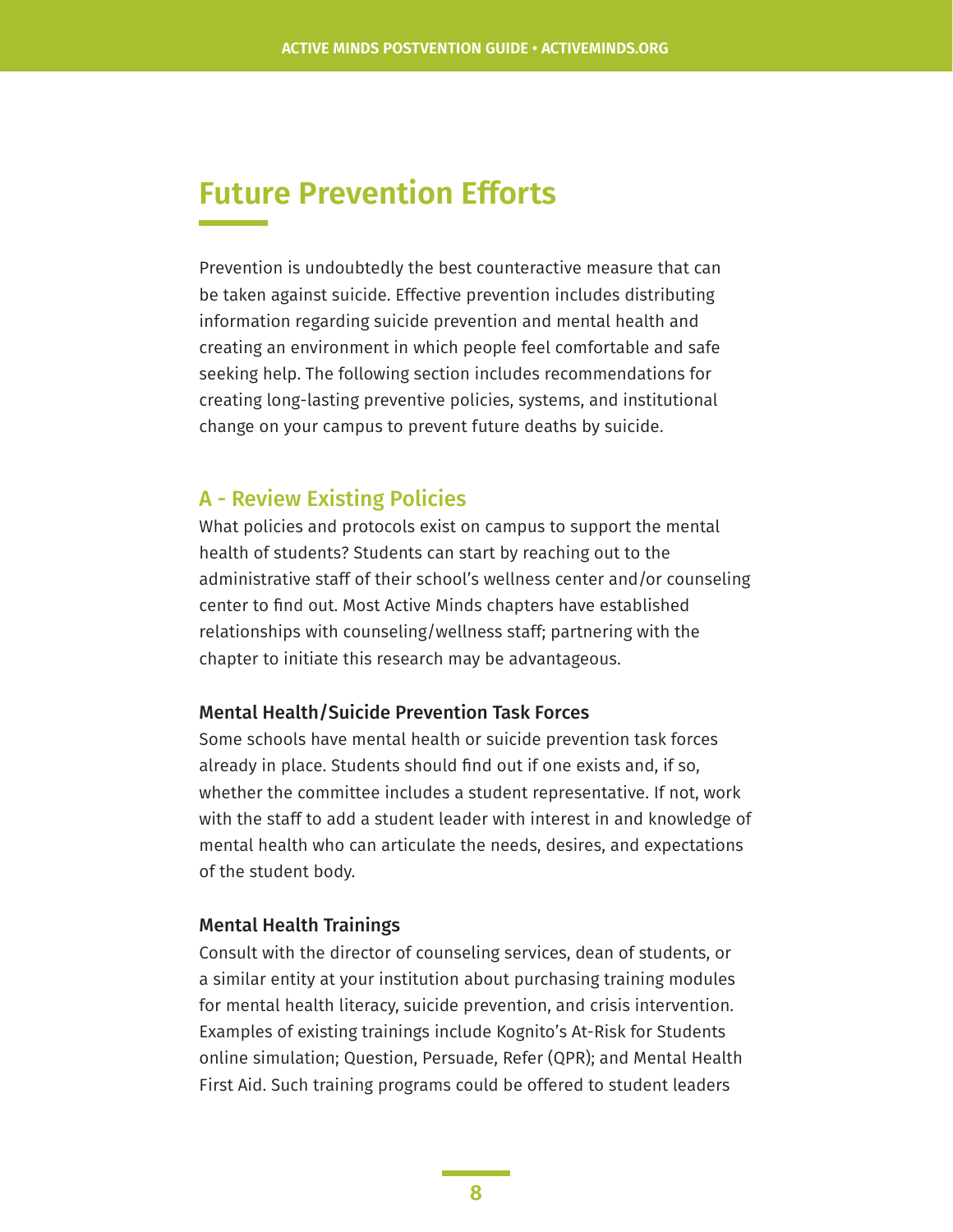(e.g., resident assistants, orientation leaders, officers of student organizations) or made mandatory for all students in order to register for classes. Trainings tailored for faculty and staff are also available.

#### Postvention Plan

Every campus should have or be working towards a concrete postvention response plan in the event that another suicide occurs. The plan should include steps for developing a social media response, providing student support, maintaining responsible communications, and providing resources to grieving students.

Students should assess their campus's plan. Is the school's plan adequate? Are all students included (i.e., not just close friends of the deceased)? Does the plan communicate the importance of seeking support after a suicide? Does the school have resources readily available to students? If the answer to these questions is "no" more often than "yes," students should request an opportunity to provide student input to bolster the plan.

#### B - Know the Facts

Administrators want to create a better environment for students. They will be most likely to listen to students and implement change when students present evidence to support their claims along with potential solutions and ideas for improvement.

Campus mental health statistics are the foundation for inspiring new ideas and building momentum for implementing change. Students should research and use these statistics as evidence to corroborate their claims. Some schools have this information available through their campus counseling/wellness centers, but if not, using national statistics to describe student mental health concerns can be effective as well.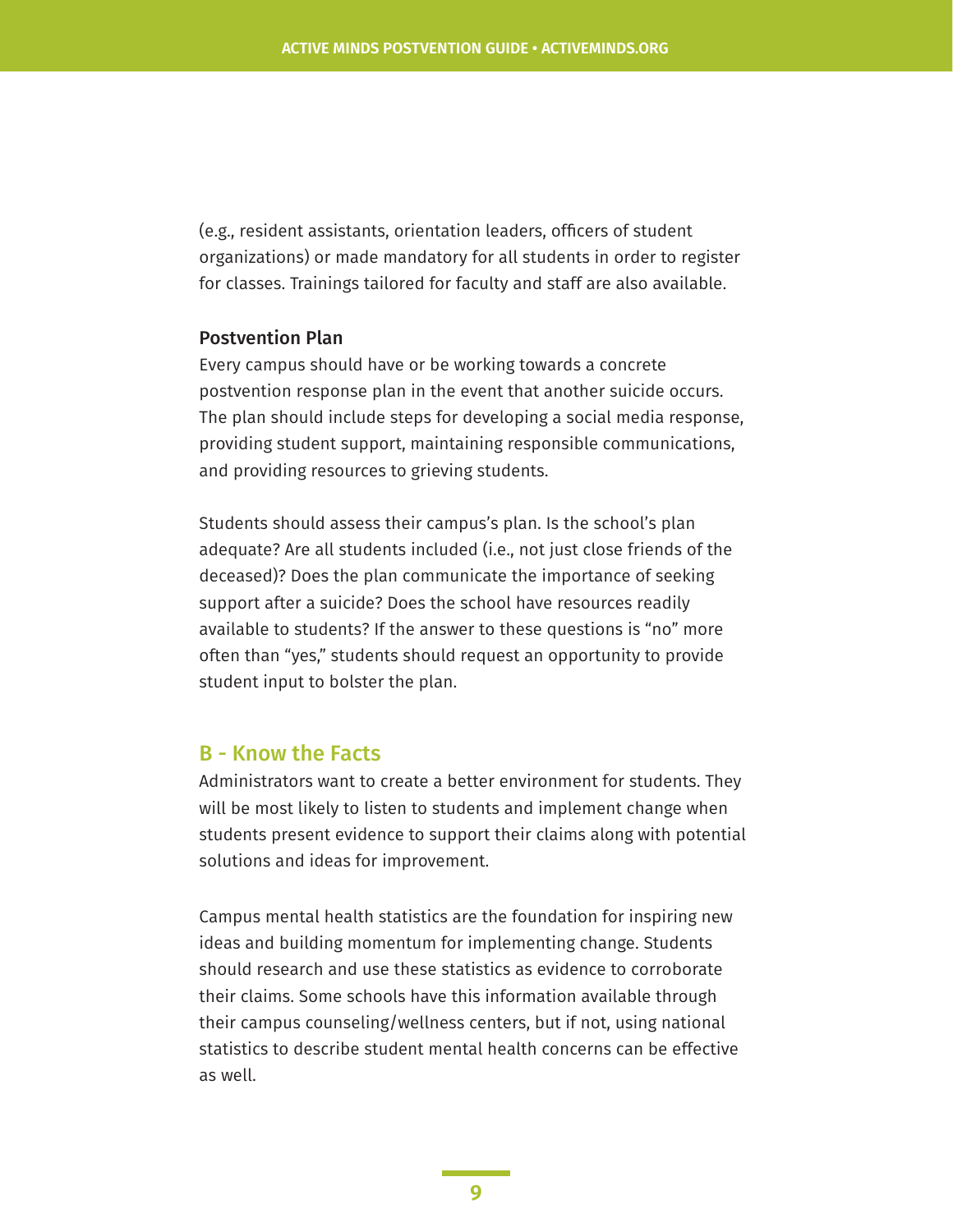It is also important to determine students' attitudes towards their campus's efforts to provide appropriate and accessible resources for students seeking help. Do students know about Active Minds and other mental health organizations on campus? Are students aware of the resources available to them on campus? Students should find out if a survey has been done in recent years to collect this information, and if not, it may be time to conduct one. For more information about researching campus policies and collecting information from the student body, visit www.activeminds.org/transform.

#### C - Advocate

Equipped with the facts, many Active Minds students have successfully advocated for long-lasting policy and institutional changes to better support the mental health of students. For example:

- **Jefferson College** added crisis numbers to student ID cards so that students have access to critical resources 24/7.
- **Colorado School of Mines** integrated mental health into new student orientation to ensure that all students know about the mental health services available to them at the very beginning of their campus experience.
- Other chapters are currently evaluating their campus leave of absence policies to ensure they are sufficient for students with mental health concerns.

Resources for gathering support for these issues, preparing for meetings with administrators, and more are available in the Active Minds Transform Your Campus Toolkit (www.activeminds.org/ transform).

Getting the word out, generating a conversation, and providing resources to students are some of the best ways to spread awareness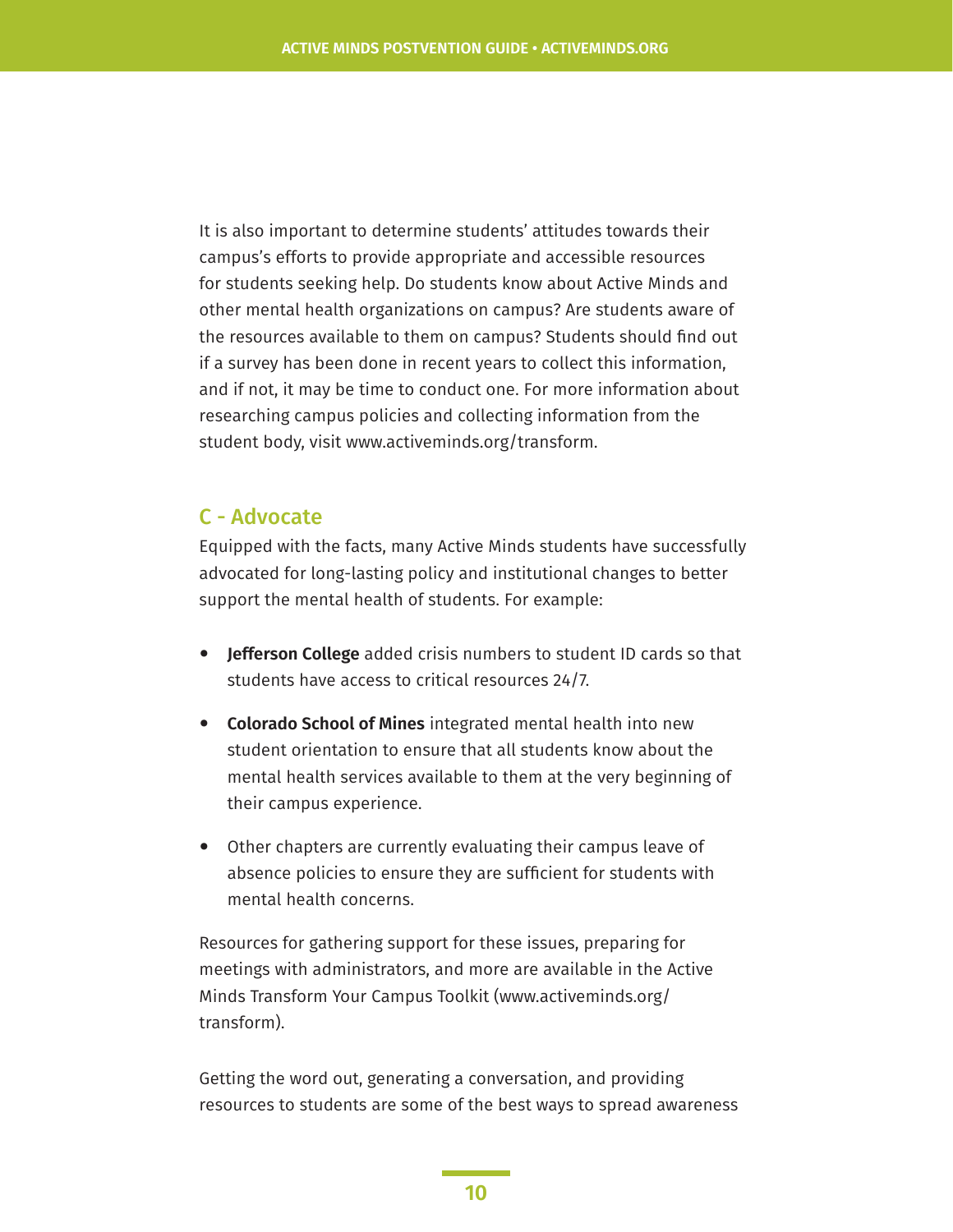about mental health as well as connect students who need help to clinical services. Asking students to sign up for tabling shifts, or even to just pick a spot on campus to distribute flyers, can reach hundreds of students. Use social media to encourage students to seek help and let them know they are not alone.

Note that Active Minds chapters receive wallet cards, postcards, pamphlets, and other mental health resources from the the Active Minds national office to distribute on campus. If you're interested in starting a chapter on your campus, please contact us.

Student leaders can also encourage students to share their stories to offer hope to those who need help and demonstrate that mental health impacts everyone. If you find that students at your school are not comfortable with this, Active Minds has an entire Speakers Bureau (www.activeminds.org/speakers) of people who will share their stories. Speaker events can garner a fantastic turnout, and chances are some of the students in the audience will be inspired to get the help they need. These powerful story-sharing events can successfully unite the student body.

Finally, students can also help spread awareness in their daily conversations by pointing out how everyday phrases perpetuate stigma. Explain that this kind of language (e.g., "He's crazy" or "This is really depressing") unintentionally minimizes real-life struggles and stigmatizes mental health. When a friend is stressed, depressed, or anxious, remind them of the services available on campus. Ask friends how they are doing and try to get a straight answer beyond, "I'm fine" or "I'm OK." Spreading awareness about mental health and its importance can bring students closer together and build a sense of support and understanding.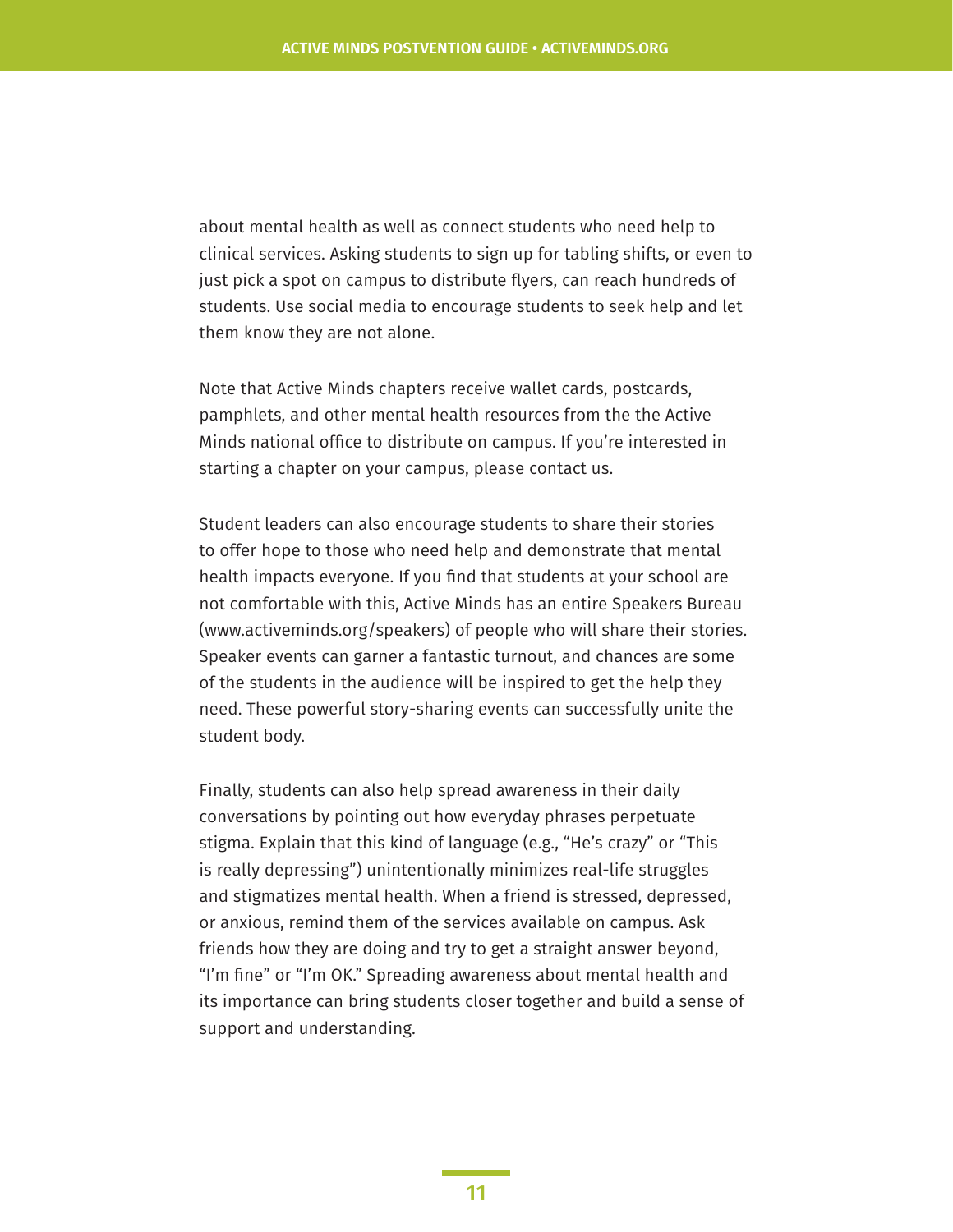# **Conclusion**

We hope that students use these guidelines on how to best communicate with their communities following a death by suicide, and that they will be helpful in furthering their awareness and advocacy efforts. The suggestions and chapter examples should provide ideas for future prevention initiatives and lay the foundation for collaborating with administration to create a postvention plan. Lastly, we hope this guide urges students to actively work to eliminate stigma on their campuses, lead their communities toward healing and rebuilding after a tragedy, and engage in suicide prevention efforts.

#### Additional Active Minds resources:

- Start an Active Minds Chapter: If your campus does not have an active student organization to promote mental health, consider starting one. (www.activeminds.org/startachapter)
- Send Silence Packing®: A view of countless backpacks spread out in a central area on campus makes a profound impression. This is our Send Silence Packing exhibit, a traveling display of more than 1,000 backpacks that represent the number of college students who die by suicide each year. Active Minds outreach coordinators accompany the exhibit and are on hand to talk with students. The exhibit raises awareness for suicide prevention and activates a campus-wide conversation. (www.activeminds.org/ sendsilencepacking)
- PostSecretU: PostSecretU is a campus-based community art project that uses submitted secrets to let students know that they are not alone. PostSecretU is the official PostSecret event for college campuses as endorsed by Frank Warren, creator of the popular PostSecret blog and bestselling books. (www.activeminds.org/ postsecretu)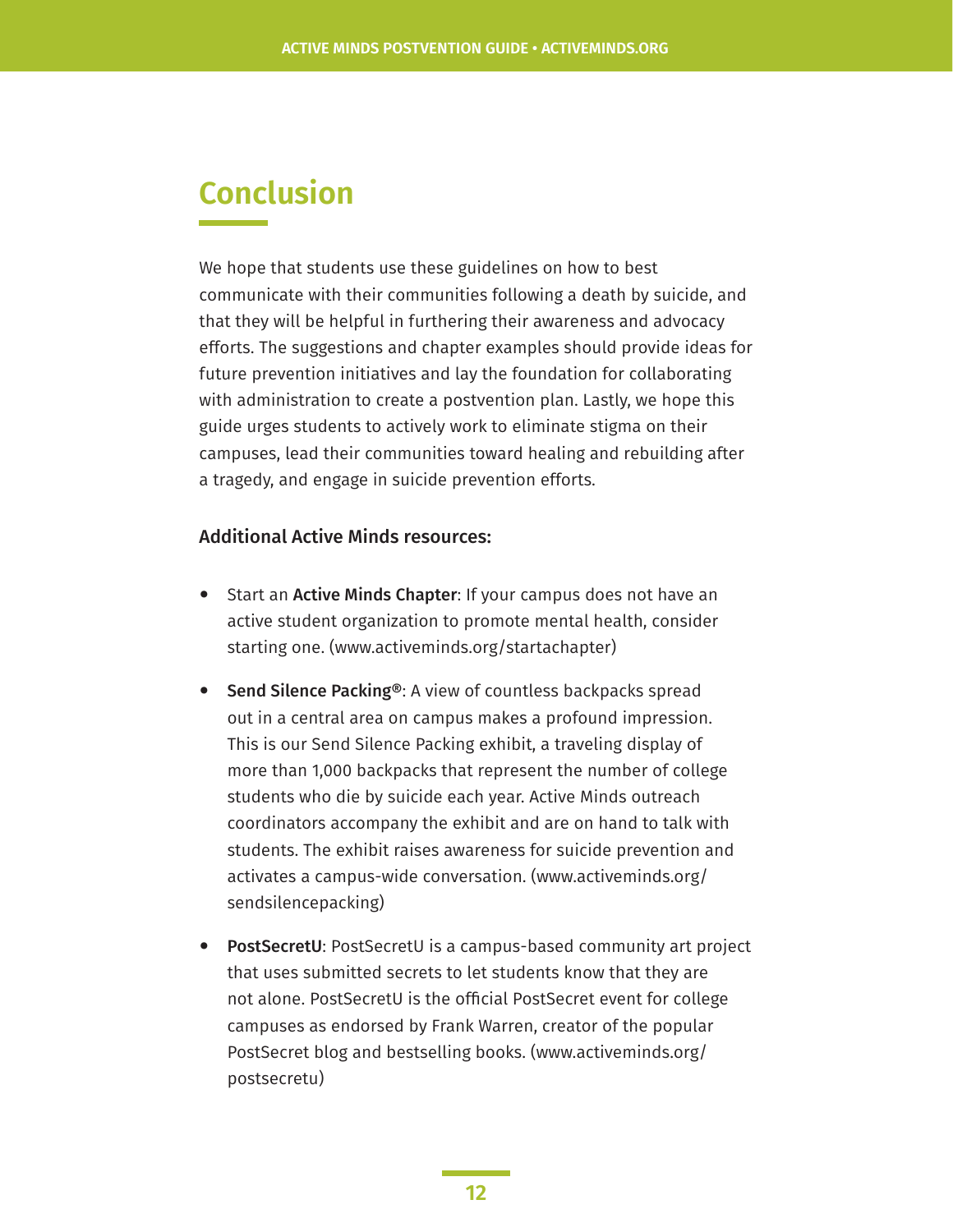- Speakers Bureau: The 14 members of the Active Minds Speakers Bureau are a cadre of specially trained speakers with personal experience with mental health. They are available to book for your mental health lecture, conference, or other speaking event. (www.activeminds.org/speakers)
- Transform Your Campus: This program aids students in creating structural and policy change on their campuses that better support mental health. Participating students have successfully advocated for including mental health in freshman orientation, hiring more counseling staff, adding crisis numbers on the backs of student ID cards, and amending leave of absence policies. These changes leave a legacy that benefit students for years to come. (www.activeminds.org/transform)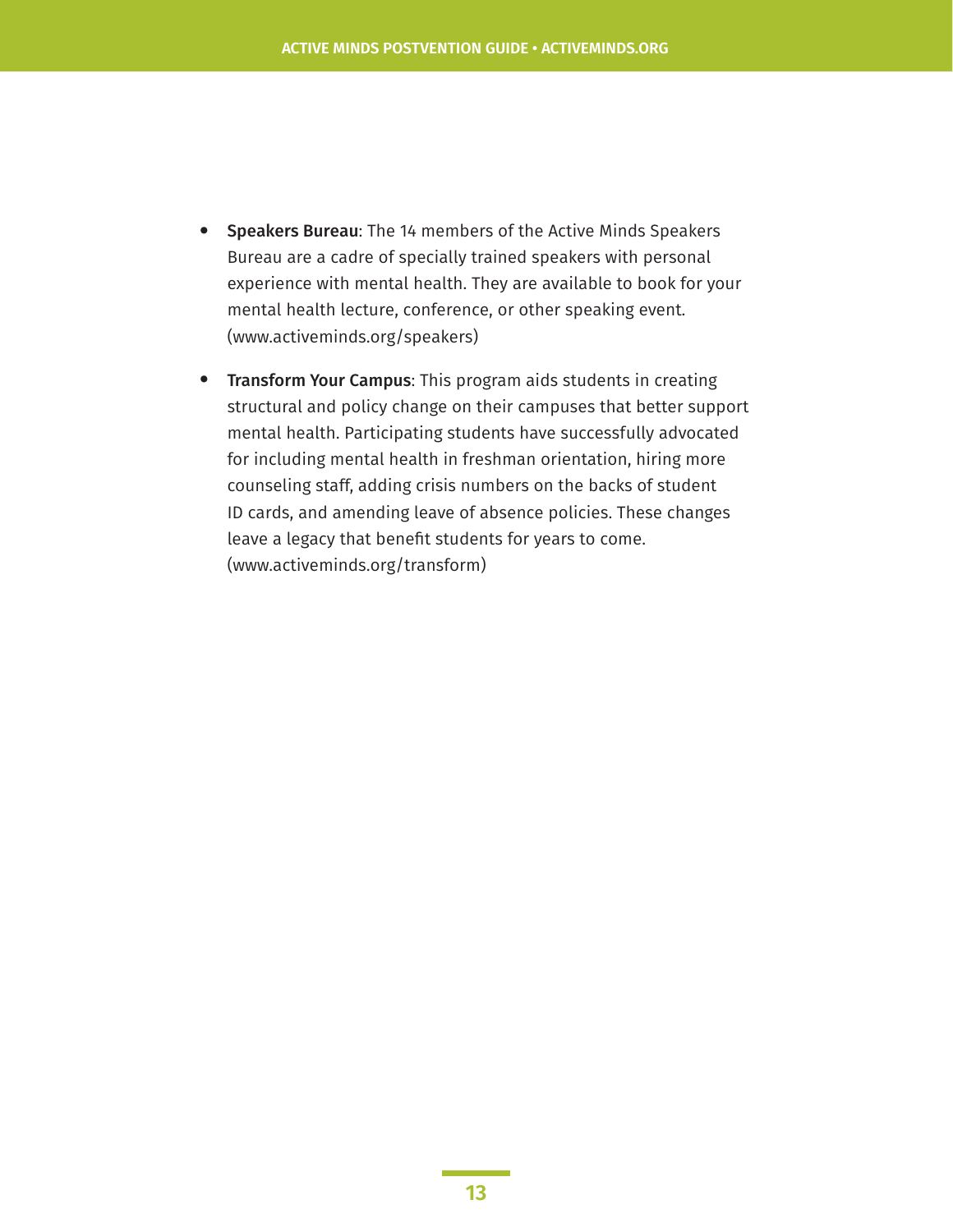### **Appendix A: Responsible Media Guidelines**

*Suicide is a public health issue, not a criminal or tabloid one. Your coverage of a student's death by suicide could reach others who are struggling, for better or for worse. Choose to be responsible, respectful, and hopeful in your reporting.*

#### Avoid:

- **Sensationalizing the event**
	- **―** *Don't include details about the location or method, or about the contents of suicide notes*
	- **―** *Don't include "suicide" in the title of the article*
- **Dwelling on the negative societal or interpersonal impact of suicide**
	- **―** *Don't refer to suicide as an epidemic or otherwise imply that it is common*
	- **―** *Don't use hyperbolic language to describe the rate of deaths by suicide (e.g., "skyrocketing," "surging")*
	- **―** *Don't emphasize how painful, burdensome, or disruptive a student's death by suicide can be to surviving loved ones or the campus community*
- • **Language that criminalizes, stigmatizes, or demeans the suicide**
	- **―** *Don't use phrases such as "committed suicide," "took his/her own life," "successful/unsuccessful suicide attempt"*
- • **Using mental illnesses as adjectives**
	- **―** *Don't use phrases such as "schizophrenic individual," "bipolar student," "depressed person"*
- **Stereotypical imagery/language in reference to mental illness or suicide**
	- **―** *Don't use words such as "crazy," "nuts," "psycho"*
	- **―** *Don't use images of guns, pills, or a disheveled- or threateninglooking individual*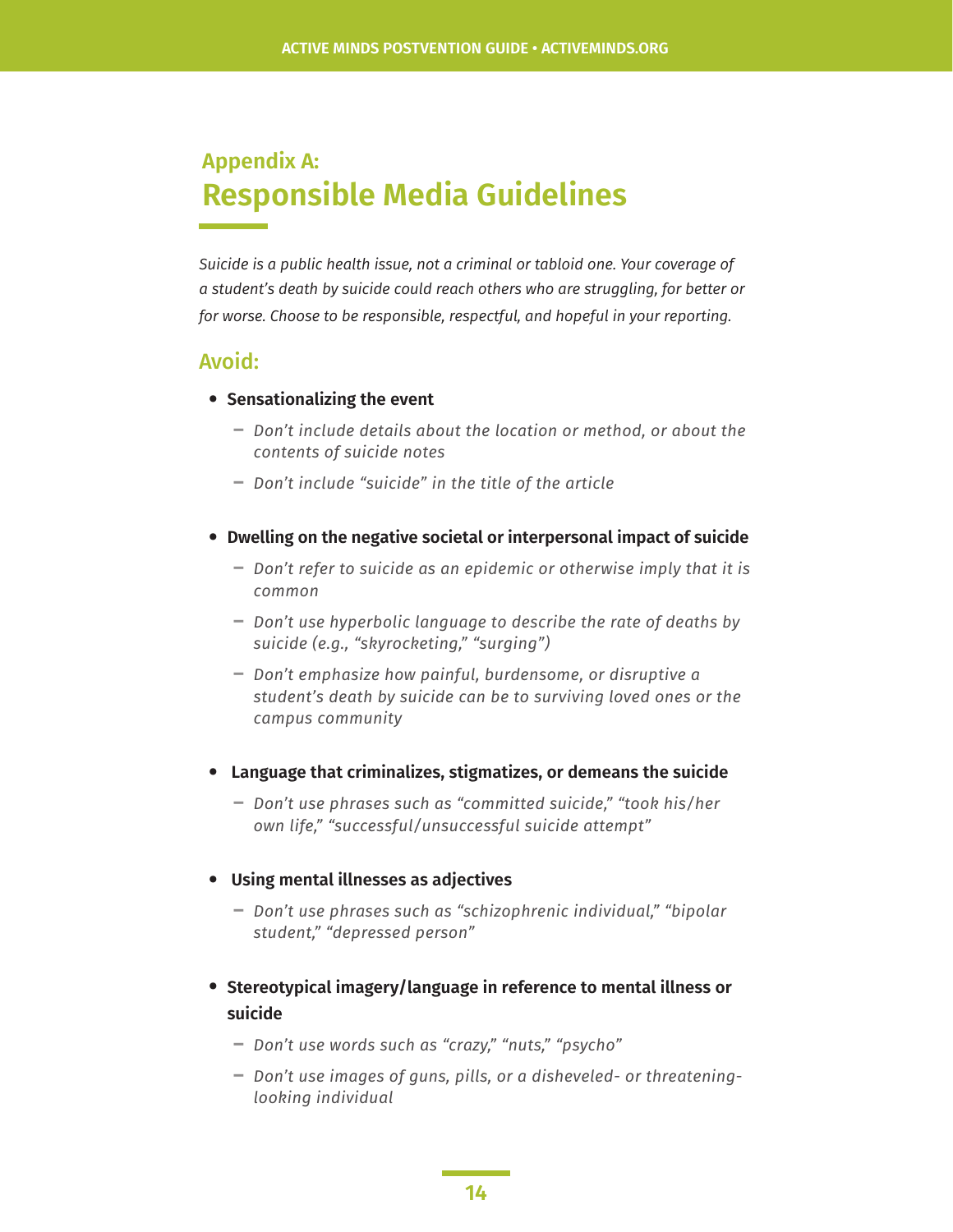- **Reducing the cause of the suicide to a single event**
	- **―** *Don't speculate that a single acute issue, like recent academic performance or an interpersonal dispute, might have been the motive – doing so is unhelpful, unnecessary, and likely inaccurate*

#### Instead,

#### Consider the following:

- The deceased's family will likely encounter your article; please be respectful
- The use of "dies" or "death" in the title of the article is sufficient

#### Focus on providing resources and accurate depictions about suicide

- Consult credible websites and suicide experts to gather relevant and accurate statistics on suicide and mental health
	- **―** *Centers for Disease Control (cdc.gov)*
	- **―** *Substance Abuse and Mental Health Services Administration (samhsa.gov)*
	- **―** *American Association of Suicidology (suicidology.org)*
	- **―** *American Foundation for Suicide Prevention (afsp.org)*
	- **―** *National Suicide Prevention Lifeline (suicidepreventionlifeline.org)*
- Share information about preventive resources and mental health services as well as positive stories of hope and healing
	- **―** *National Suicide Prevention Lifeline call 800-273-8255 for 24/7/365 crisis support from a trained counselor (suicidepreventionlifeline.org)*
	- **―** *Crisis Textline text "BRAVE" to 741741 for 24/7/365 support from a trained counselor (crisistextline.org)*
	- **―** *Local/campus resources*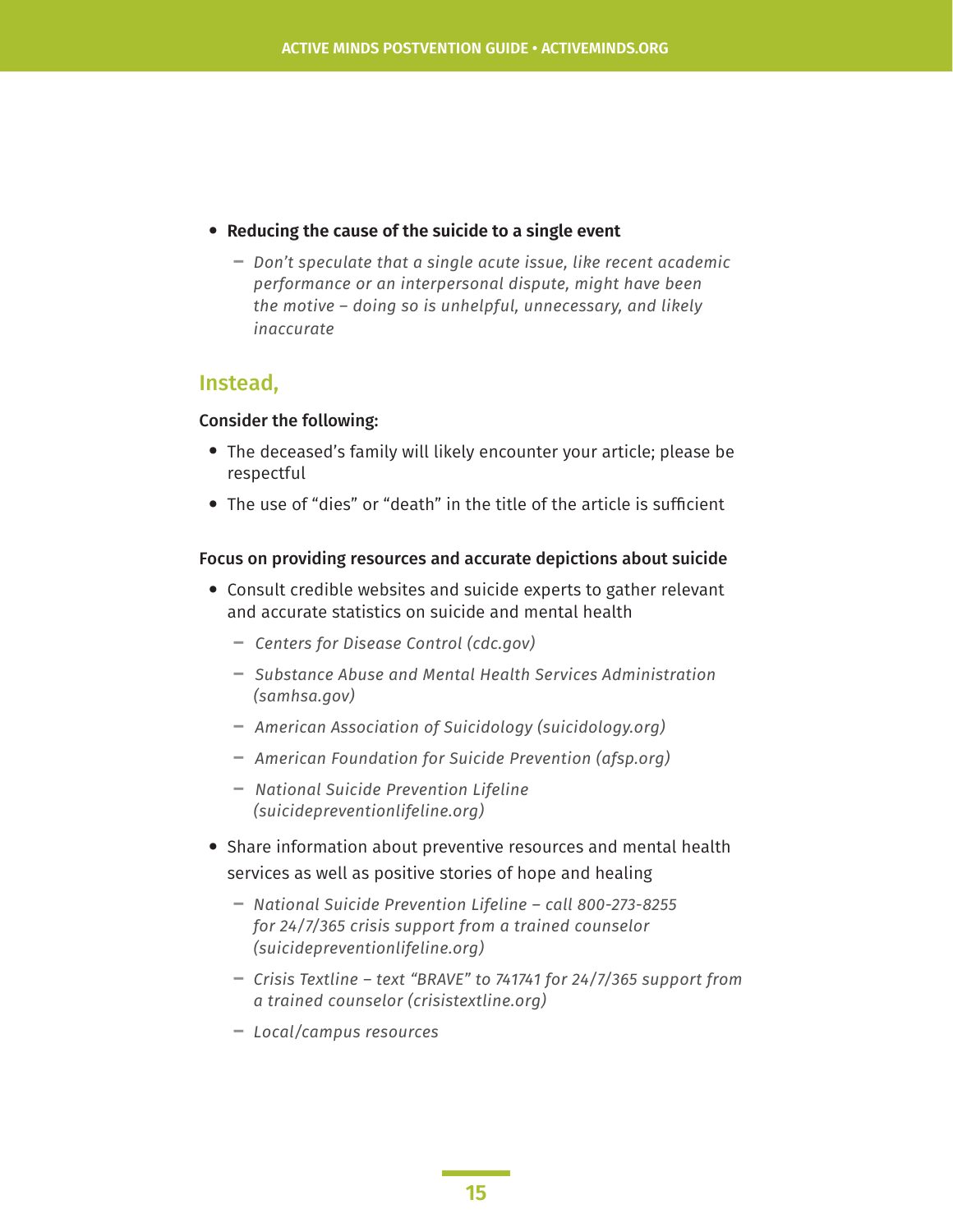- Use "suicide attempt" and "died/death by suicide" within the text of the article
- Use people-first language
	- **―** *"an individual living with schizophrenia/bipolar disorder/ depression"*
- Dispel myths about people who live with mental illnesses and/or are suicidal
	- **―** *There are often no readily observable differences between those with and without mental illness/suicidal thoughts*
	- **―** *However, most suicidal individuals do exhibit warning signs*
	- **―** *Include at least one warning sign in the article (see here for a full list of warning signs and how to intervene: reportingonsuicide.org/recommendations/#warning)*
- Emphasize that although suicide is a multifaceted issue with environmental, interpersonal, psychological, and biological implications, we rarely know the exact cause of death by a suicide

#### Templates for Reporters

- *Suicide is preventable. If you are suicidal or know someone who is, there is help available 24/7/365. Call the National Suicide Prevention Lifeline at 800-273-TALK (8255) or text "HELLO" to the Crisis Text Line at 741-741 anytime for free and confidential support and resources from a trained crisis counselor.*
- *Having a crisis on campus? Call (name of school)'s counseling center at (xxx-xxx-xxxx) from (hours of operation), or contact the campus police anytime at (xxx-xxx-xxxx). (Names and descriptions of local mental health/suicide prevention resources) are also available to those in crisis in the (name of city) community.*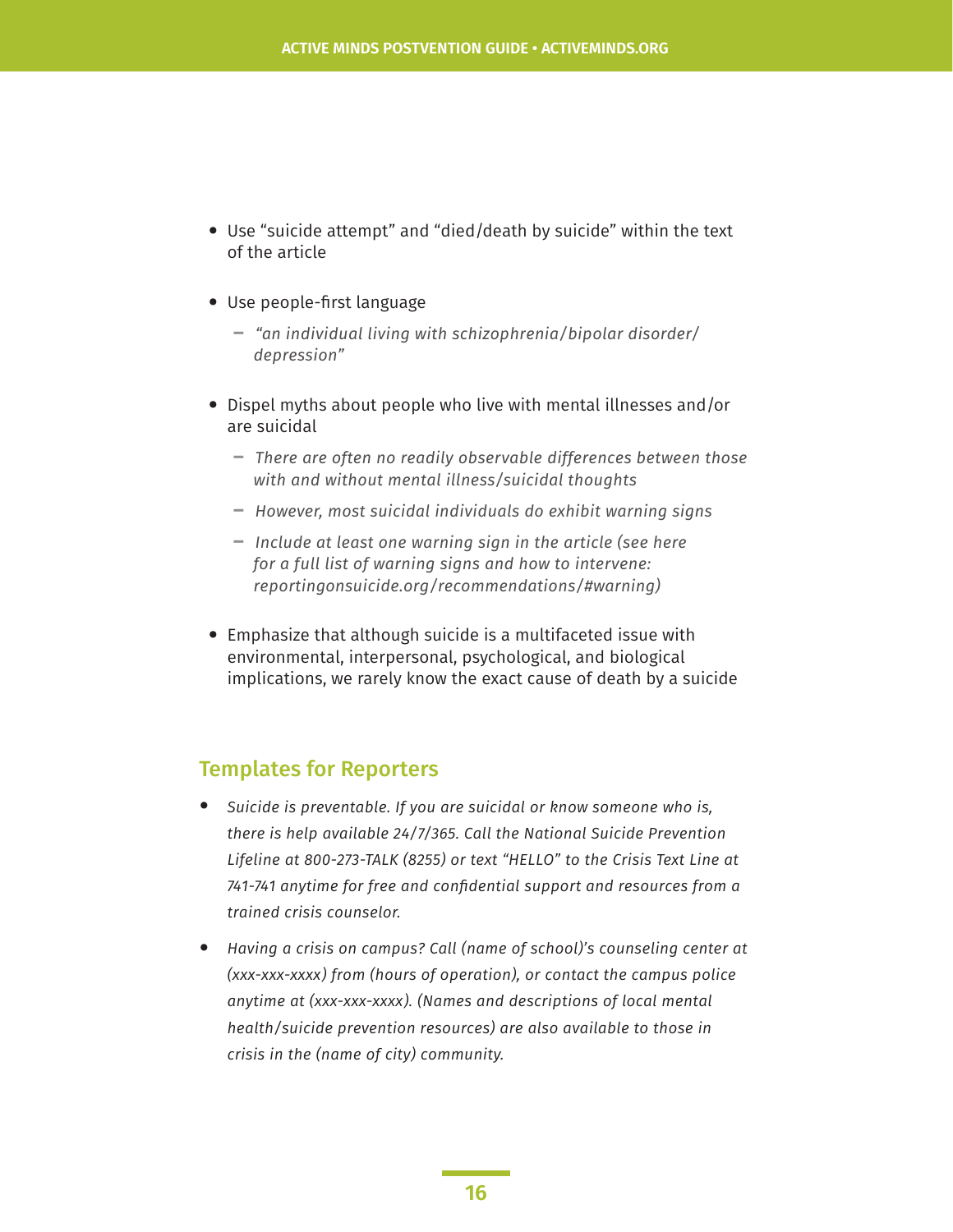### **Appendix B: Social Media Guide After a Student Death by Suicide**

*As part of a coordinated campus response to a death by suicide, student groups such as Active Minds chapters can provide the student perspective in honoring the deceased and engaging in postvention through social media.* 

*A chapter's or group's primary role during this time should be to raise awareness about resources for students who may be struggling with their mental health or suicidal thoughts. We have compiled a list of do's and don'ts along with sample social media posts and a recommended posting timeline after a student dies by suicide.* 

#### DOs

- Gather all of the facts before posting suicide prevention resources
	- **―** *Confirm that the cause of death is, in fact, suicide*
	- **―** *If the cause of death cannot be confirmed as a suicide, consider focusing your messaging on self-care practices and how to seek help*
- Focus on providing national mental health and suicide prevention resources (see sample posts below)
	- **―** *Warning signs of suicide (visit http://reportingonsuicide.org/ recommendations/#warning)*
	- **―** *National Suicide Prevention Lifeline 800-273-TALK (8255)/ suicidepreventionlifeline.org*
	- **―** *Crisis Text Line 741-741/crisistextline.org*
	- **―** *Create awareness of Facebook guidelines for reporting suicidal posts (https://www.facebook.com/help/ contact/305410456169423)*
- Work with counseling services, crisis intervention teams, dean of student affairs, and other related entities to increase visibility of campus and community mental health resources on and off social media
	- **―** *Post flyers or posters around campus with these resources listed*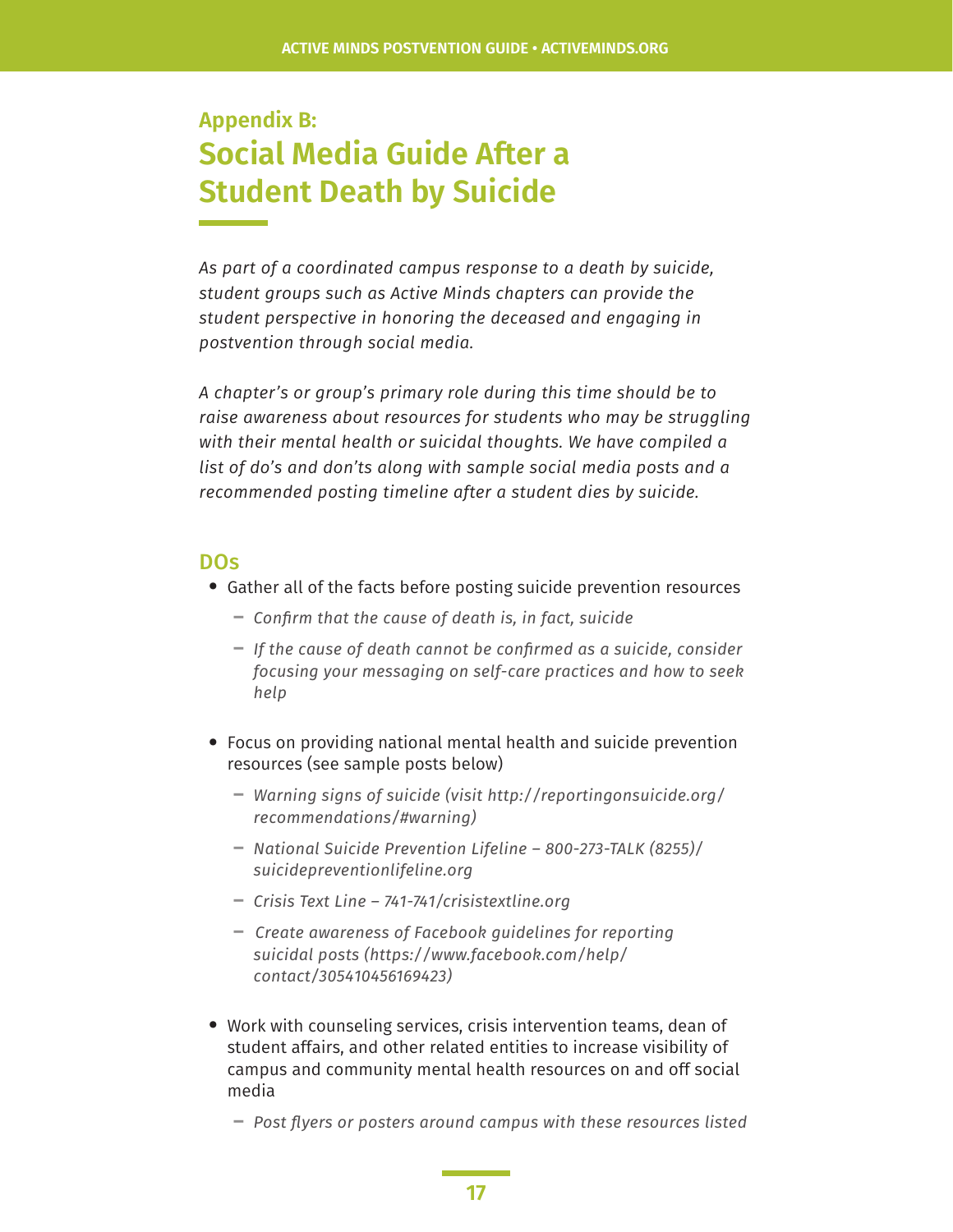- Consult with counseling services on your campus and ask if additional resources/services or extended hours will be offered
	- **―** *If so, promote these events on your chapter's social media pages and through your flyers/posters around campus*
- Share healthy coping strategies (adapted from the American Foundation for Suicide Prevention & Suicide Prevention Resource Center)
	- **―** *Exercise*
	- **―** *Relaxation/breathing exercises*
	- **―** *Engage in favorite activities and hobbies with loved ones*
	- **―** *Write a list of people you can turn to for support and keep it handy*
	- **―** *Honor the deceased by:* 
		- *Writing a letter to the family*
		- *Attending the funeral services or a memorial*
		- *Volunteering at a crisis hotline/text line*
		- *Participating in suicide prevention events, like walks and fundraisers*
		- *Joining a campus or community group that advocates for mental health awareness and suicide prevention*
- Monitor the comments/messages made in response to your chapter's social media posts
	- **―** *Correct rumors about the suicide death and myths about suicide in general*
	- **―** *Delete and report any derogatory comments about the deceased*
	- **―** *Respond directly and promptly to users who appear to be at risk for suicide to connect them with resources*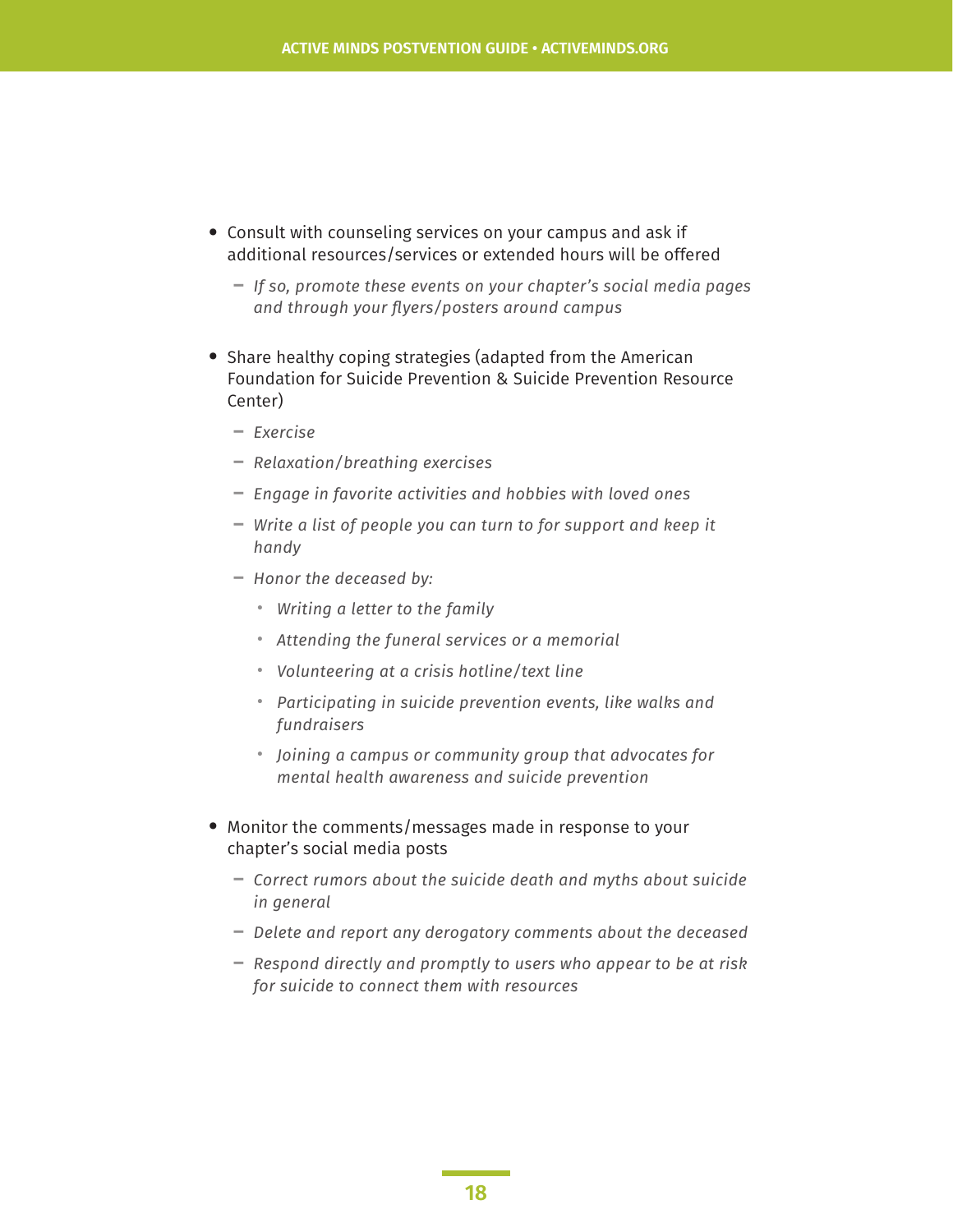#### DON'Ts

- Feature personal details about the deceased or the circumstances surrounding their death
	- **―** *Doing so may cause other at-risk students to identify with or glorify the deceased and view suicide as a viable option.*
- Say the student has finally found peace or that their suffering has ended
	- **―** *Doing so may lead others to believe suicide is the answer to their own struggles.*
- Use language that stigmatizes, minimizes, or criminalizes suicide
	- **―** *Say "died by suicide" instead of "committed suicide," "completed suicide," or "successful suicide attempt."*
- Exploit the circumstances to promote Active Minds' programs or recruit new members
	- **―** *This one is a little tricky. While the death may coincide with a pre-planned campus-wide event being hosted by the chapter, be mindful of your chapter's messaging so as not to overshadow or otherwise undermine the importance of the grieving and healing processes occurring. A chapter's role during this critical period is to raise awareness about resources, not to increase event turnout or convert everyone into advocates right away. Recruitment during this period should be organic, meaning students will come to you, not the other way around.*
- Speculate or comment on why any particular individual may have died
	- **―** *Suicide is a complex issue and we rarely know the exact cause of death by a suicide. Instead, your chapter's messaging during this time should focus on promoting suicide prevention and suicide risk in a broader context.*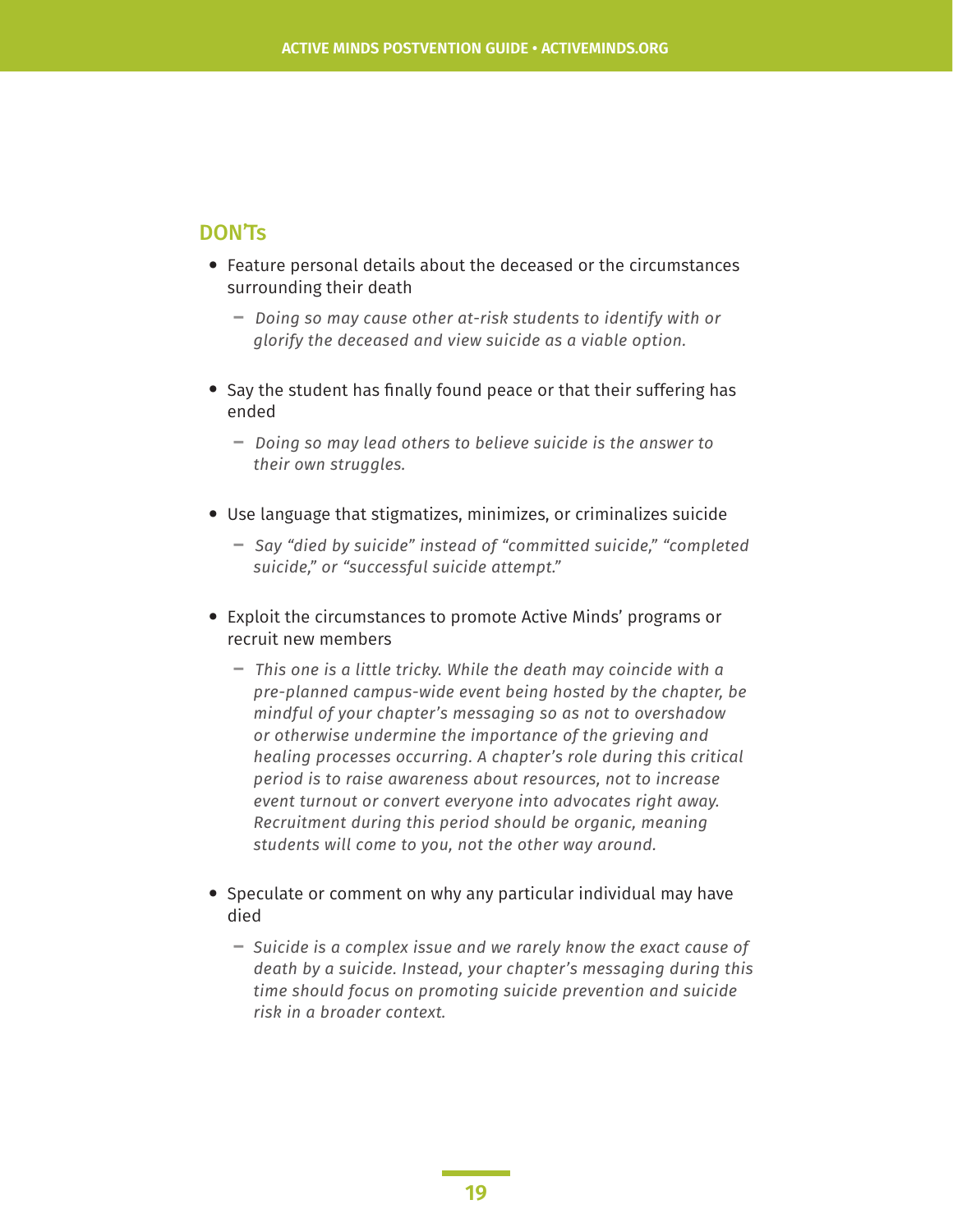#### Sample Social Media Posts and Suggested Timeline

#### *Immediately following the official announcement of the death by suicide:*

- "Counseling Services offers (X) individual sessions a year and (X) group sessions to each student every quarter/semester. There is no problem too big or small for counseling, and there's no shame in getting help. If you need someone to talk to, set up an appointment today. [Include contact information and hours of operation, as well as additional campus resources being made available to students who are grieving.]"
- "The best way to remember our peer is to seek help if you or someone you know is struggling. If you're feeling lost, desperate, or alone, please call the National Suicide Prevention Lifeline at 800-273-TALK (8255) or text 'BRAVE' to the Crisis Text Line at 741741. Your call/text is free and confidential, and crisis workers are available 24/7 to assist you. To learn more about the Lifeline and Text Line, please visit www.suicidepreventionlifeline.org and www. crisistextline.org."
- "Practice self-care today and every day. Engage in your favorite hobbies, go outside, disconnect from your phone for a while, turn to your support network, learn something new, and most importantly, treat yourself with kindness. You're doing the best you can."
- "You are not alone. If you are struggling with suicidal thoughts, please call the National Suicide Prevention Lifeline at 800-273- TALK (8255) or text 'BRAVE' to the Crisis Text Line at 741741. It's free, confidential, and could really make a difference."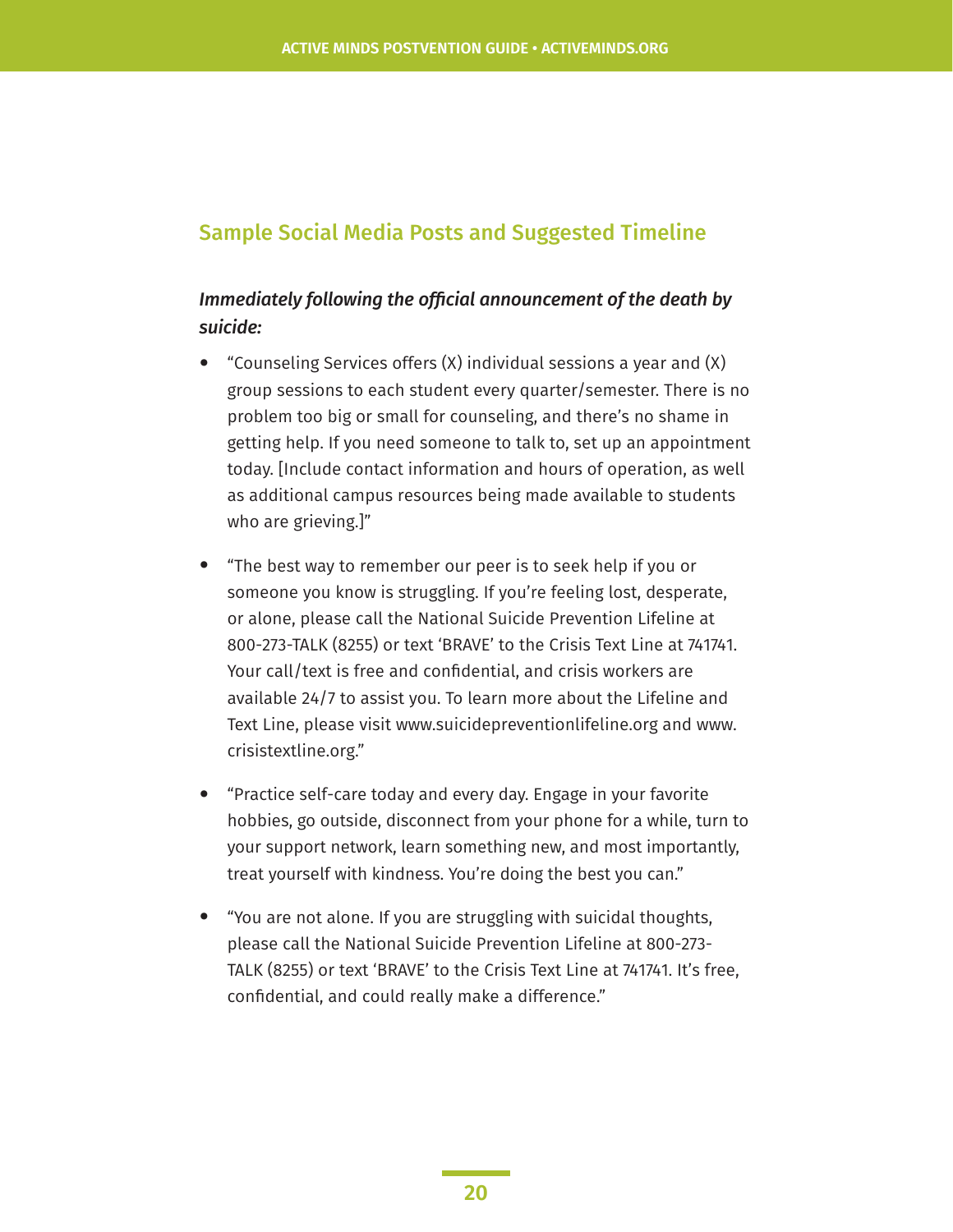#### *Over the next 1 - 2 weeks following the death by suicide:*

- "Research suggests that close to 20% of college students think about suicide at least once. You are not alone and support is available. Reach out to Counseling Services at (xxx-xxx-xxxx), contact the National Suicide Prevention Lifeline at 800-273-TALK (8255), or text 'BRAVE' to the Crisis Text Line at 741741."
- "Warning signs for suicide include talking about death or suicide, talking about being in unbearable pain, feeling like a burden to others, increasing alcohol or drug use, and displaying extreme mood swings. Having an existing mental illness or a history of suicide attempts makes these signs even more serious. If this describes you or someone you know, help is available. Call the Counseling Center at (xxx-xxx-xxxx), contact the National Suicide Prevention Lifeline at 800-273-TALK (8255), or text 'BRAVE' to the Crisis Text Line at 741741. See here for more warning signs: http:// reportingonsuicide.org/recommendations/#warning "
- "Are you concerned that someone you know may be suicidal? Ask them directly by saying something like, 'I've noticed you've been really stressed/down lately and I'm concerned about you. Are you thinking about suicide?' If they say yes, assure them that they are not alone and offer to get help with them. Call the Counseling Center at (phone number), contact the National Suicide Prevention Lifeline at 800-273-TALK (8255), or text 'BRAVE' to the Crisis Text Line at 741741 for information and resources on how to handle the situation. See here for more conversation-starters about suicide: https://www.helpguide.org/articles/suicide-prevention/suicideprevention-helping-someone-who-is-suicidal.html"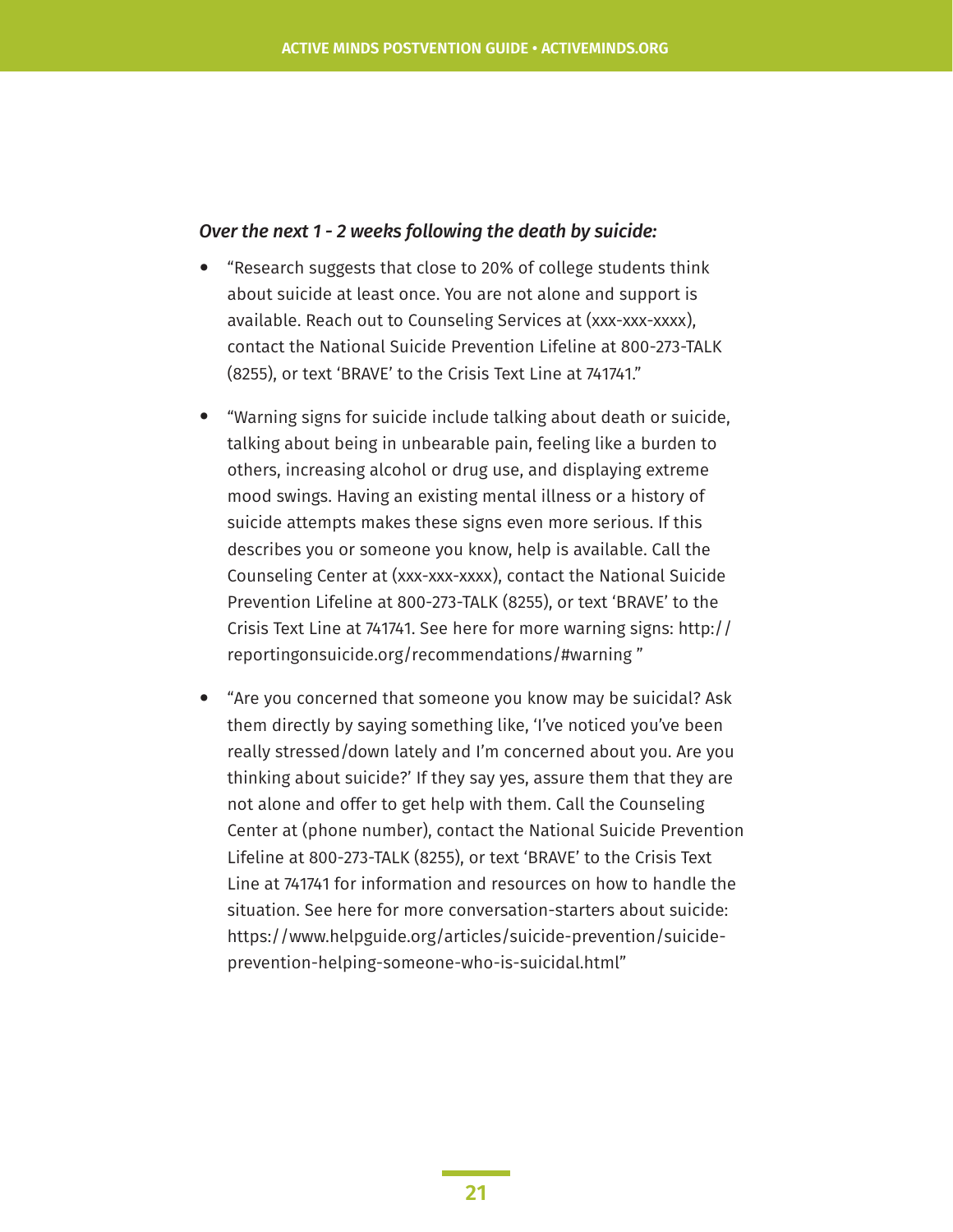#### *Throughout the remainder of the semester:*

- "Suicide prevention is 365 days a year. Take a second to save these numbers to your phone today: on-campus Counseling Services (xxx-xxx-xxxx) and the National Suicide Prevention Lifeline (800- 273-8255)."
- "Don't be afraid to ask a friend how you can support them when they're struggling, and share with your loved ones how they can support you when you're struggling."
- "You have the power to save a life. Volunteer at the Crisis Text Line (crisistextline.org), join and/or donate to an advocacy group for mental illness and suicide prevention, or learn more about suicide prevention in person at (upcoming community/campus suicide prevention event)."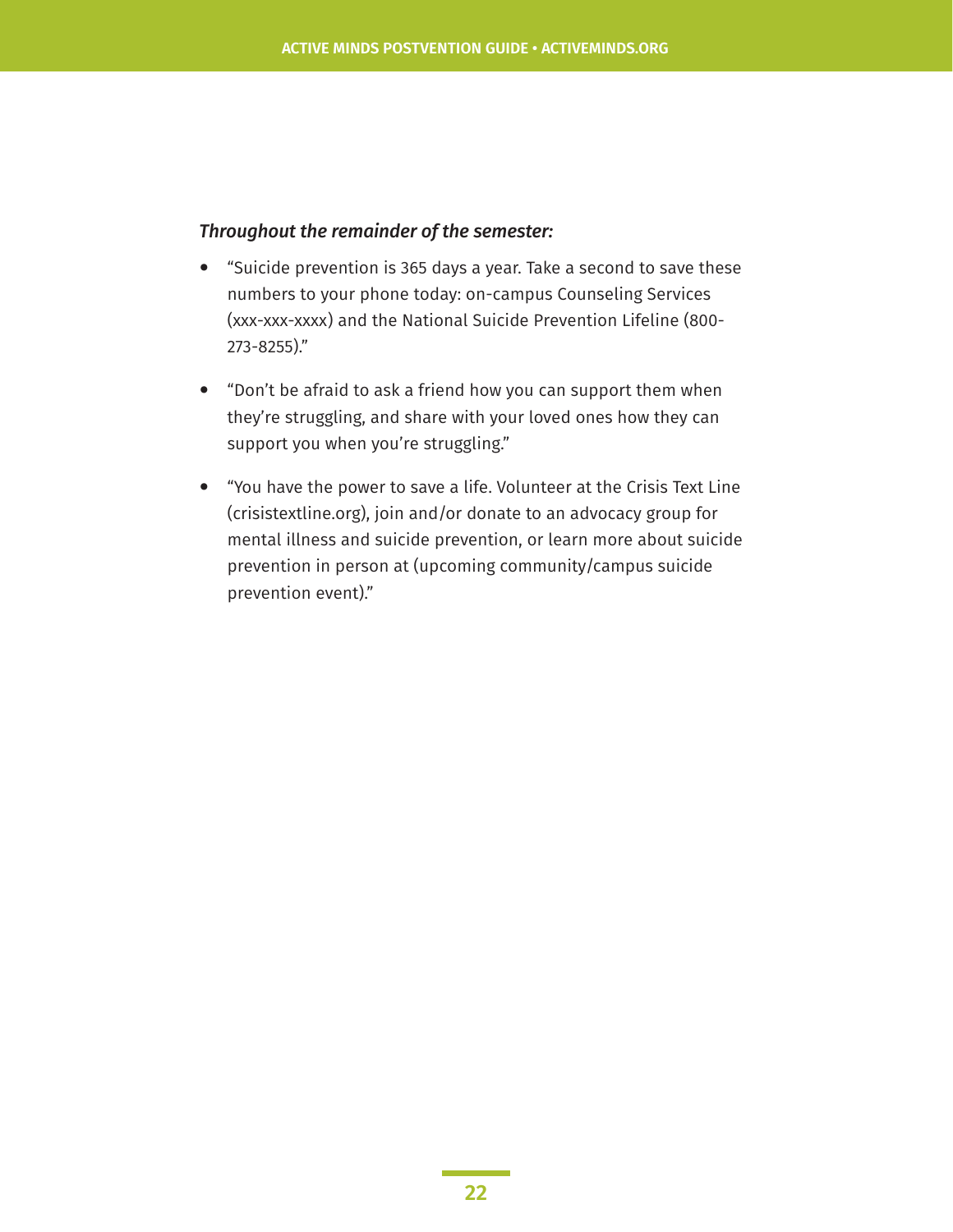# **Frequently Asked Questions**

- *Q* "How can we better support students when death is potentially related to marginalized identities? For example, how do we help others process the passing of an LGBTQ student while honoring their identity and the role it may have played in their mental health, depending on if that student had come out to the community or only parts of the community? Or international students who may face different pressures from home than they do on campus, or who may have different ways of grieving?"
- *A* This is VERY tricky. As mentioned in the guide, the causes of suicide are complex. It's important to avoid adding to any speculation as to why a death has occurred. However, as part of your postvention and suicide prevention efforts, as always, it's good practice to include education about how certain populations are more at risk for suicide and why. We recommend avoiding speculation on why any particular individual may have died and instead focus on promoting suicide prevention (and suicide risk) in a broader context.
- *Q* Can this guide be used by other student groups (e.g., resident assistants, Greek life, student government), faculty members, and staff wishing to engage in postvention efforts?
- *A* Yes! While this guide is meant to be specific in the suggestions made for postvention efforts on college campuses, it is still general enough to be tailored to different institutions and needs. We encourage the dissemination of this guide to as many interested on-campus entities as possible.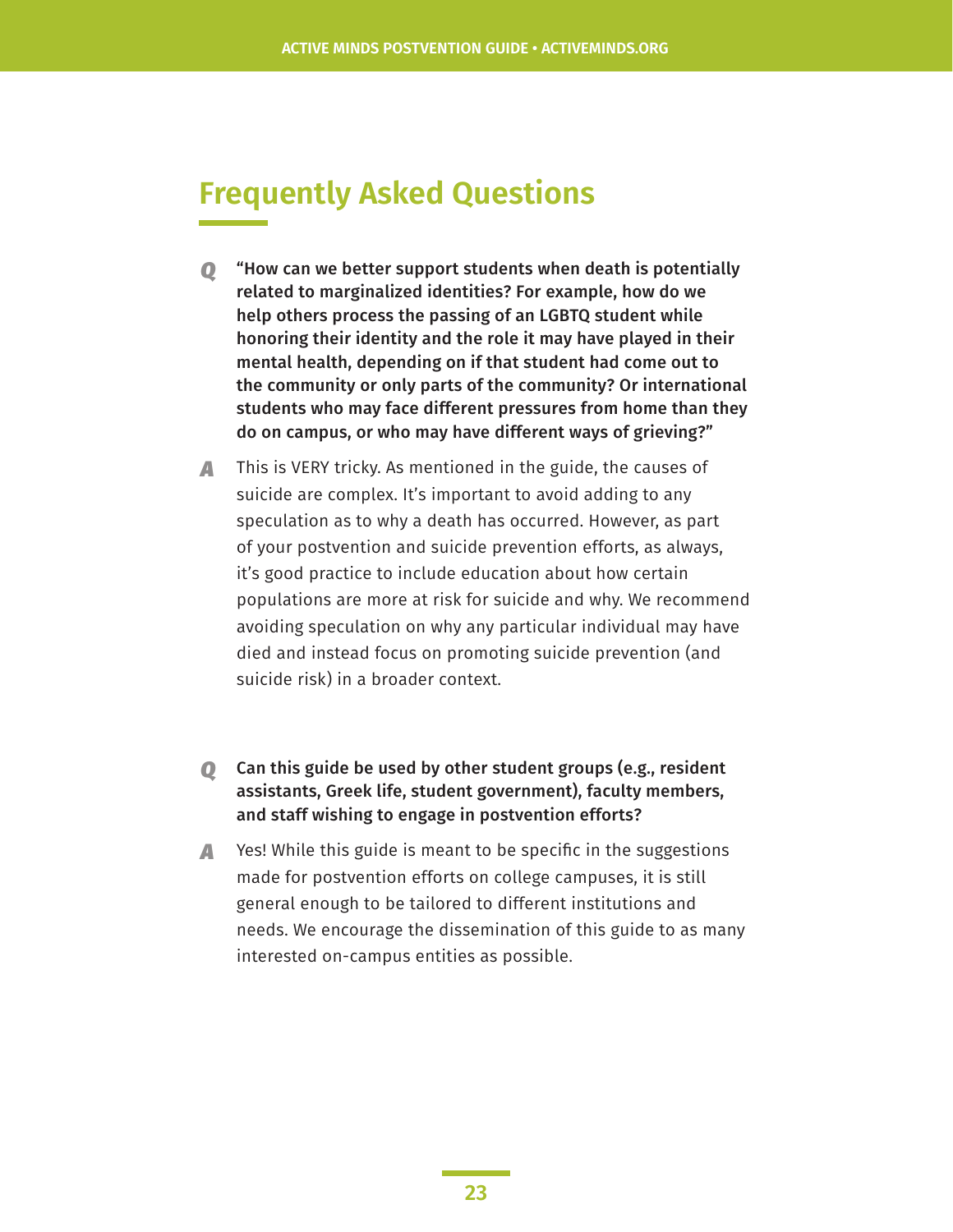#### *Q* What kind of timeline should my chapter observe to responsibly implement postvention programming on campus?

*A* As mentioned in Appendix B of this guide, the intent of any chapterled postvention advocacy or programming effort should be to raise awareness of coping strategies and suicide prevention resources for the student body, not necessarily to mobilize students to engage in activism right away. We strongly recommend having at least one staff member from the counseling center present in all of your postvention programs.

Here is a suggested timeline of on-campus postvention events:

• **Immediately following the death by suicide:** 

Partner with the counseling center to disseminate information and resources to students at a tabling session. Assemble and distribute self-care kits to affected communities.

• **Two weeks following the death by suicide:** 

 Organize a panel discussion/town hall discussion with campus administration and counseling center directors about suicide prevention, coping strategies, and on-campus resources for students in need. Host a film screening and Q&A session about general mental health, suicide prevention, and/or help-seeking behaviors.

• **Throughout the rest of the semester:** 

 Post flyers with national and local suicide prevention resources in areas of campus where stressed students may gravitate towards, including in parking garages, on rooftops, and in on-campus dormitories. Facilitate student-led story-sharing opportunities for students to share their stories of hope and recovery.